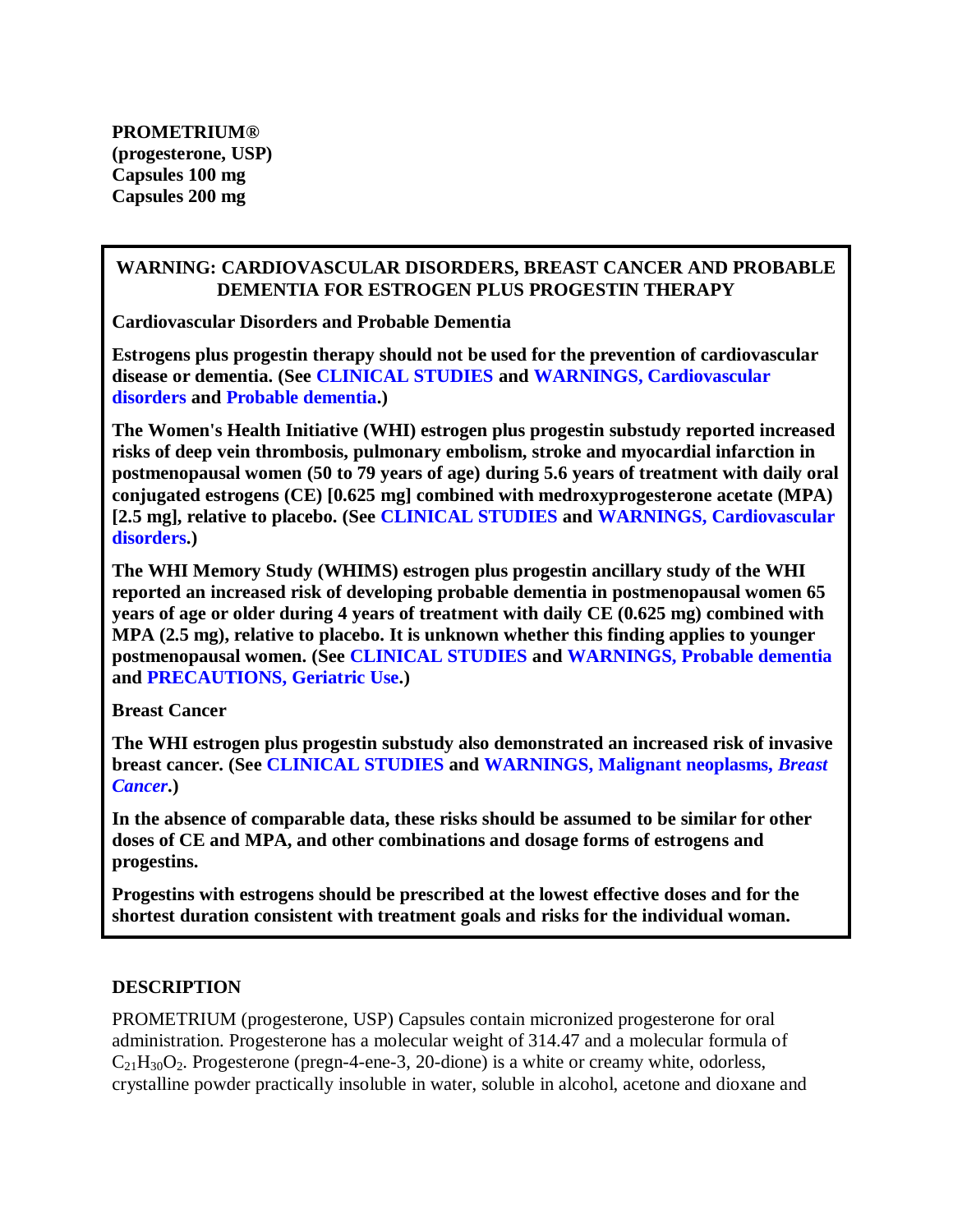sparingly soluble in vegetable oils, stable in air, melting between 126° and 131°C. The structural formula is:



Progesterone is synthesized from a starting material from a plant source and is chemically identical to progesterone of human ovarian origin. PROMETRIUM Capsules are available in multiple strengths to afford dosage flexibility for optimum management. PROMETRIUM Capsules contain 100 mg or 200 mg micronized progesterone.

The inactive ingredients for PROMETRIUM Capsules 100 mg include: peanut oil NF, gelatin NF, glycerin USP, lecithin NF, titanium dioxide USP, FD&C Red No. 40, and D&C Yellow No. 10.

The inactive ingredients for PROMETRIUM Capsules 200 mg include: peanut oil NF, gelatin NF, glycerin USP, lecithin NF, titanium dioxide USP, D&C Yellow No. 10, and FD&C Yellow No. 6.

# **CLINICAL PHARMACOLOGY**

PROMETRIUM Capsules are an oral dosage form of micronized progesterone which is chemically identical to progesterone of ovarian origin. The oral bioavailability of progesterone is increased through micronization.

## **Pharmacokinetics**

# **A. Absorption**

After oral administration of progesterone as a micronized soft-gelatin capsule formulation, maximum serum concentrations were attained within 3 hours. The absolute bioavailability of micronized progesterone is not known. [Table 1](#page-1-0) summarizes the mean pharmacokinetic parameters in postmenopausal women after five oral daily doses of PROMETRIUM Capsules 100 mg as a micronized soft-gelatin capsule formulation.

<span id="page-1-0"></span>

| <b>TABLE 1. Pharmacokinetic Parameters of PROMETRIUM Capsules</b> |                                       |  |  |
|-------------------------------------------------------------------|---------------------------------------|--|--|
| <b>Parameter</b>                                                  | <b>PROMETRIUM Capsules Daily Dose</b> |  |  |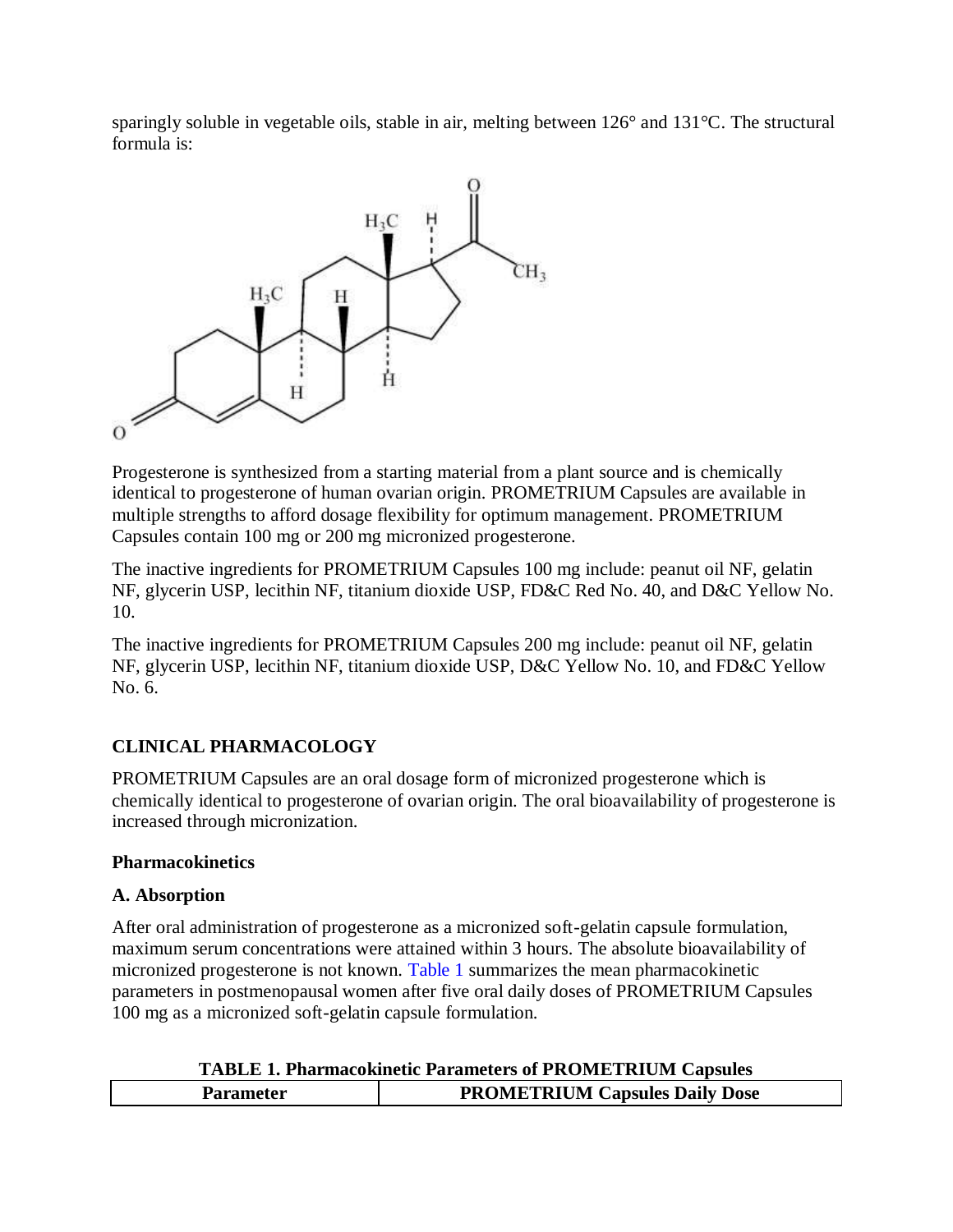|                                    | $100 \text{ mg}$        | $200$ mg         | $300$ mg          |
|------------------------------------|-------------------------|------------------|-------------------|
| $C_{\text{max}}$ (ng/mL)           | $17.3 \pm 21.9^{\circ}$ | $38.1 \pm 37.8$  | $60.6 \pm 72.5$   |
| $T_{\text{max}}$ (hr)              | $1.5 \pm 0.8$           | $2.3 \pm 1.4$    | $1.7 \pm 0.6$     |
| $AUC_{(0-10)}$ (ng $\times$ hr/mL) | $43.3 \pm 30.8$         | $101.2 \pm 66.0$ | $175.7 \pm 170.3$ |
| $\vert^{\rm a}$ Mean $\pm$ S.D.    |                         |                  |                   |

Serum progesterone concentrations appeared linear and dose proportional following multiple dose administration of PROMETRIUM Capsules 100 mg over the dose range 100 mg per day to 300 mg per day in postmenopausal women. Although doses greater than 300 mg per day were not studied in females, serum concentrations from a study in male volunteers appeared linear and dose proportional between 100 mg per day and 400 mg per day. The pharmacokinetic parameters in male volunteers were generally consistent with those seen in postmenopausal women.

# **B. Distribution**

Progesterone is approximately 96 percent to 99 percent bound to serum proteins, primarily to serum albumin (50 to 54 percent) and transcortin (43 to 48 percent).

## **C. Metabolism**

Progesterone is metabolized primarily by the liver largely to pregnanediols and pregnanolones. Pregnanediols and pregnanolones are conjugated in the liver to glucuronide and sulfate metabolites. Progesterone metabolites which are excreted in the bile may be deconjugated and may be further metabolized in the intestine via reduction, dehydroxylation, and epimerization.

## **D. Excretion**

The glucuronide and sulfate conjugates of pregnanediol and pregnanolone are excreted in the bile and urine. Progesterone metabolites are eliminated mainly by the kidneys. Progesterone metabolites which are excreted in the bile may undergo enterohepatic recycling or may be excreted in the feces.

## **E. Special Populations**

The pharmacokinetics of PROMETRIUM Capsules have not been assessed in low body weight or obese patients.

*Hepatic Insufficiency:* The effect of hepatic impairment on the pharmacokinetics of PROMETRIUM Capsules has not been studied.

*Renal Insufficiency:* The effect of renal impairment on the pharmacokinetics of PROMETRIUM Capsules has not been studied.

# **F. Food–Drug Interaction**

Concomitant food ingestion increased the bioavailability of PROMETRIUM Capsules relative to a fasting state when administered to postmenopausal women at a dose of 200 mg.

# **G. Drug Interactions**

The metabolism of progesterone by human liver microsomes was inhibited by ketoconazole  $(IC_{50}$  $< 0.1 \mu M$ ). Ketoconazole is a known inhibitor of cytochrome P450 3A4, hence these data suggest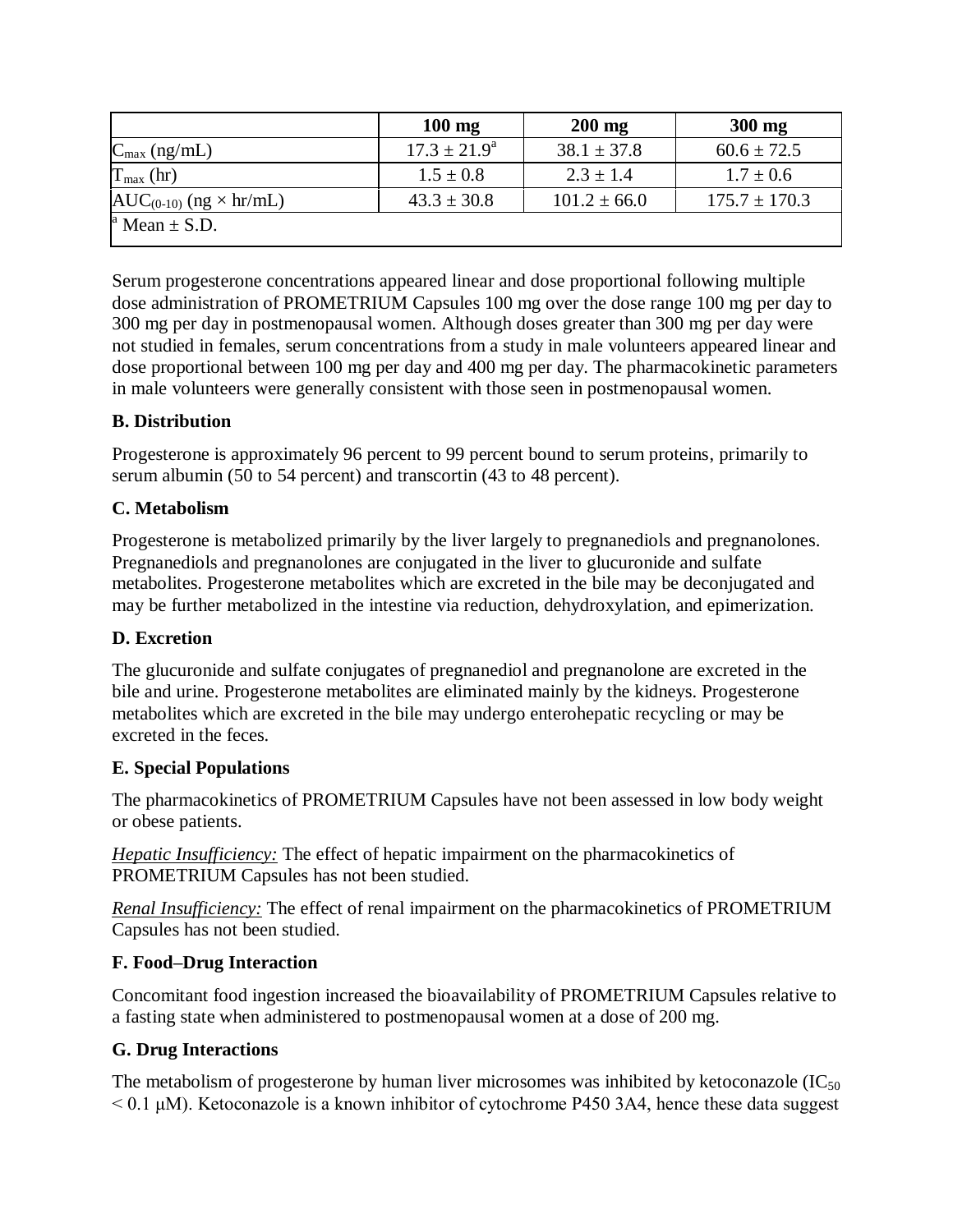that ketoconazole or other known inhibitors of this enzyme may increase the bioavailability of progesterone. The clinical relevance of the *in vitro* findings is unknown.

Coadministration of conjugated estrogens and PROMETRIUM Capsules to 29 postmenopausal women over a 12-day period resulted in an increase in total estrone concentrations ( $C_{\text{max}}$  3.68) ng/mL to 4.93 ng/mL) and total equilin concentrations ( $C_{\text{max}}$  2.27 ng/mL to 3.22 ng/mL) and a decrease in circulating 17β estradiol concentrations ( $C_{\text{max}}$  0.037 ng/mL to 0.030 ng/mL). The half-life of the conjugated estrogens was similar with coadministration of PROMETRIUM Capsules. [Table 2](#page-3-1) summarizes the pharmacokinetic parameters.

| <b>Capsules 200 mg for 12 Days to Postmenopausal Women</b>                   |                                                                                     |           |                                                          |                                   |        |                    |  |
|------------------------------------------------------------------------------|-------------------------------------------------------------------------------------|-----------|----------------------------------------------------------|-----------------------------------|--------|--------------------|--|
|                                                                              | <b>Conjugated Estrogens plus PROMETRIUM Capsules</b><br><b>Conjugated Estrogens</b> |           |                                                          |                                   |        |                    |  |
|                                                                              | $C_{\text{max}}$                                                                    |           | $ \mathbf{T}_{\text{max}} $ AUC(0-24h)                   | $T_{\rm max}$<br>$C_{\text{max}}$ |        | $AUC_{(0-24h)}$    |  |
| Drug                                                                         |                                                                                     |           | $(\text{ng/mL})$ (hr) $ (\text{ng} \times \text{h/mL}) $ | (ng/mL)                           | (hr)   | $(ng \times h/mL)$ |  |
|                                                                              | 0.037                                                                               | 12.7      | 0.676                                                    | 0.030                             | 17.32  | 0.561              |  |
| <b>Estradiol</b>                                                             | $\pm 0.048 \pm 9.1$                                                                 |           | ± 0.737                                                  | $\pm$ 0.032                       | ± 1.21 | ± 0.572            |  |
| Estrone                                                                      | 3.68                                                                                | 10.6      | 61.3                                                     | 4.93                              | 7.5    | 85.9               |  |
| Total <sup>a</sup>                                                           | ± 1.55                                                                              | $\pm 6.8$ | ± 26.36                                                  | ± 2.07                            | ± 3.8  | ± 41.2             |  |
| Equilin                                                                      | 2.27                                                                                | 6.0       | 28.8                                                     | 3.22                              | 5.3    | 38.1               |  |
| Total <sup>a</sup>                                                           | ± 0.95                                                                              | $\pm$ 4.0 | ± 13.0                                                   | ± 1.13                            | ± 2.6  | ± 20.2             |  |
| $\alpha$ Total estrogens is the sum of conjugated and unconjugated estrogen. |                                                                                     |           |                                                          |                                   |        |                    |  |

<span id="page-3-1"></span>

| <b>TABLE 2. Mean <math>(\pm S.D.)</math> Pharmacokinetic Parameters for Estradiol, Estrone, and Equilin</b> |
|-------------------------------------------------------------------------------------------------------------|
| <b>Following Coadministration of Conjugated Estrogens 0.625 mg and PROMETRIUM</b>                           |
| Cansules 200 mg for 12 Days to Postmenonausal Women                                                         |

# <span id="page-3-0"></span>**CLINICAL STUDIES**

## **Effects on the endometrium**

In a randomized, double-blind clinical trial, 358 postmenopausal women, each with an intact uterus, received treatment for up to 36 months. The treatment groups were: PROMETRIUM Capsules at the dose of 200 mg per day for 12 days per 28-day cycle in combination with conjugated estrogens 0.625 mg per day (n=120); conjugated estrogens 0.625 mg per day only  $(n=119)$ ; or placebo  $(n=119)$ . The subjects in all three treatment groups were primarily Caucasian women (87 percent or more of each group). The results for the incidence of endometrial hyperplasia in women receiving up to 3 years of treatment are shown in [Table 3.](#page-3-2) A comparison of the PROMETRIUM Capsules plus conjugated estrogens treatment group to the conjugated estrogens only group showed a significantly lower rate of hyperplasia (6 percent combination product versus 64 percent estrogen alone) in the PROMETRIUM Capsules plus conjugated estrogens treatment group throughout 36 months of treatment.

#### <span id="page-3-2"></span>**TABLE 3. Incidence of Endometrial Hyperplasia in Women Receiving 3 Years of Treatment**

| <b>Endometrial</b> | <b>Treatment Group</b> |
|--------------------|------------------------|
| <b>Diagnosis</b>   |                        |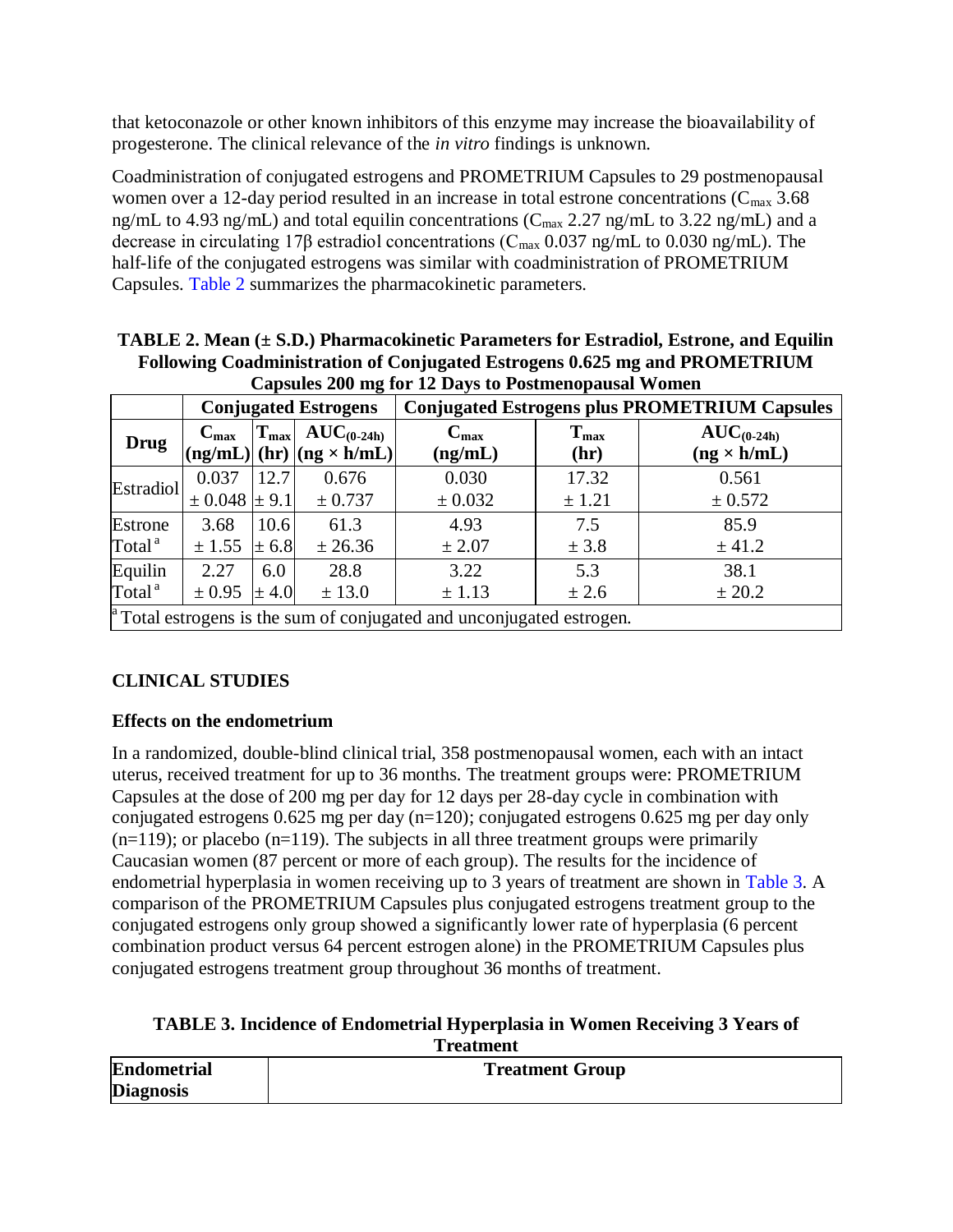|                                                                                                                                                   | <b>Conjugated Estrogens 0.625</b><br>mg + PROMETRIUM<br>Capsules 200 mg<br>(cyclical) |                    | Conjugated<br>Estrogens 0.625 mg<br>(alone) |                    | <b>Placebo</b>        |                    |
|---------------------------------------------------------------------------------------------------------------------------------------------------|---------------------------------------------------------------------------------------|--------------------|---------------------------------------------|--------------------|-----------------------|--------------------|
|                                                                                                                                                   | <b>Number of</b><br>patients                                                          | $%$ of<br>patients | Number of<br>patients                       | $%$ of<br>patients | Number of<br>patients | $%$ of<br>patients |
|                                                                                                                                                   | $n=117$                                                                               |                    | $n=115$                                     |                    | $n=116$               |                    |
| HYPERPLASIA <sup>a</sup>                                                                                                                          |                                                                                       | 6                  | 74                                          | 64                 | 3                     | 3                  |
| Adenocarcinoma                                                                                                                                    | 0                                                                                     | $\Omega$           | 0                                           | $\Omega$           |                       |                    |
| Atypical<br>hyperplasia                                                                                                                           |                                                                                       |                    | 14                                          | 12                 | $\overline{0}$        | $\theta$           |
| Complex<br>hyperplasia                                                                                                                            | $\theta$                                                                              | 0                  | 27                                          | 23                 |                       |                    |
| Simple<br>hyperplasia                                                                                                                             | 6                                                                                     | 5                  | 33                                          | 29                 |                       | 1                  |
| <sup>a</sup> Most advanced result to least advanced result:<br>$Adenocarcinoma > atypical hyperplasia > complex hyperplasia > simple hyperplasia$ |                                                                                       |                    |                                             |                    |                       |                    |

The times to diagnosis of endometrial hyperplasia over 36 months of treatment are shown in Figure 1. This figure illustrates graphically that the proportion of patients with hyperplasia was significantly greater for the conjugated estrogens group (64 percent) compared to the conjugated estrogens plus PROMETRIUM Capsules group (6 percent).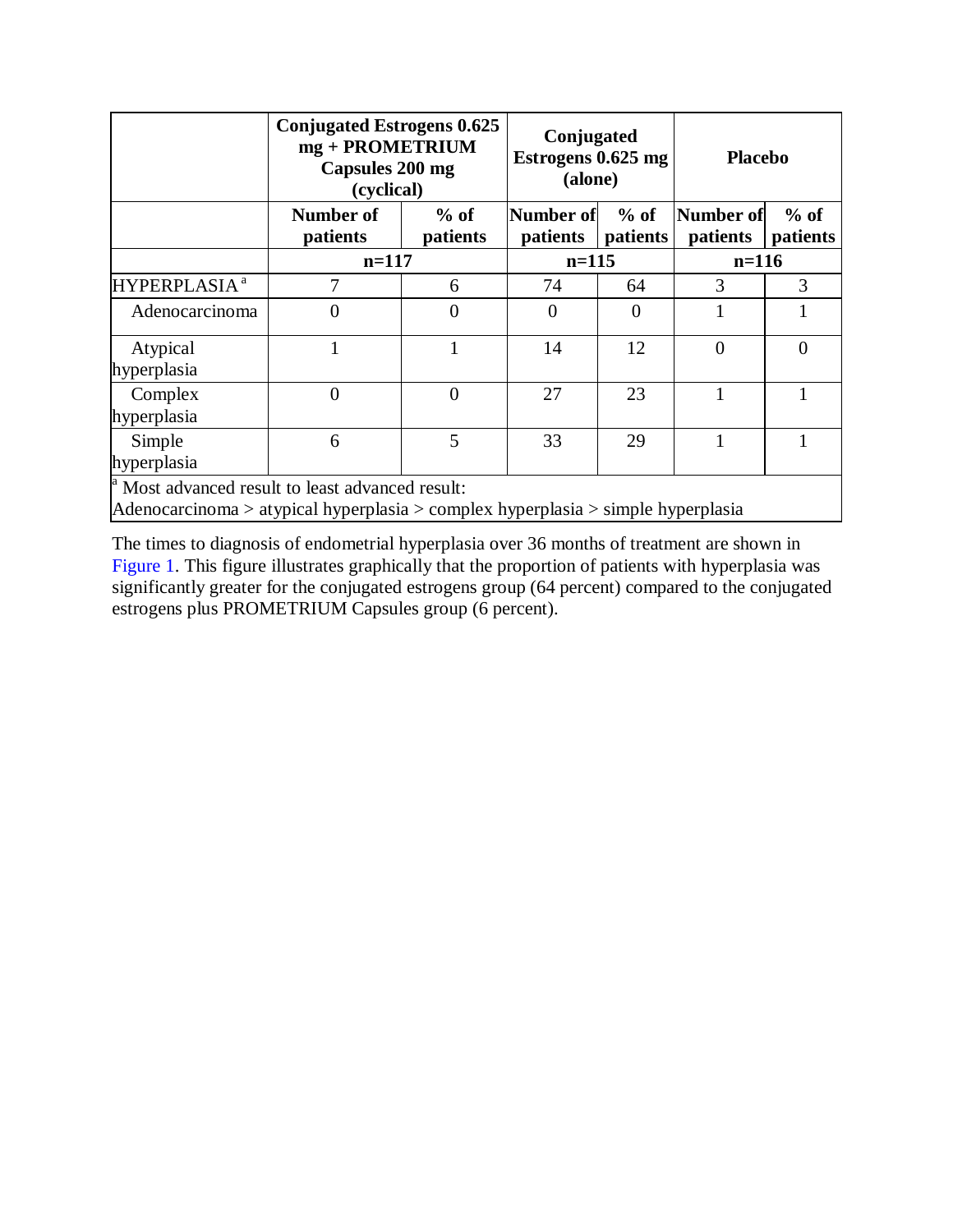

**Figure 1. Time to Hyperplasia in Women Receiving up to 36 Months of Treatment** 

The discontinuation rates due to hyperplasia over the 36 months of treatment are as shown in [Table 4.](#page-5-0) For any degree of hyperplasia, the discontinuation rate for patients who received conjugated estrogens plus PROMETRIUM Capsules was similar to that of the placebo only group, while the discontinuation rate for patients who received conjugated estrogens alone was significantly higher. Women who permanently discontinued treatment due to hyperplasia were similar in demographics to the overall study population.

<span id="page-5-0"></span>

| <b>Most Advanced Biopsy</b><br><b>Result Through 36</b><br><b>Months of Treatment</b> | <b>Treatment Group</b>                                                       |        |                                        |        |                                                                     |        |
|---------------------------------------------------------------------------------------|------------------------------------------------------------------------------|--------|----------------------------------------|--------|---------------------------------------------------------------------|--------|
|                                                                                       | <b>Conjugated Estrogens</b><br>+ PROMETRIUM<br><b>Capsules</b><br>(cyclical) |        | Conjugated<br><b>Estrogens</b> (alone) |        | <b>Placebo</b>                                                      |        |
|                                                                                       | $n=120$                                                                      |        | $n=119$                                |        | $n=119$                                                             |        |
|                                                                                       | <b>Number of</b><br><i>patients</i>                                          | $%$ of | <b>Number</b>                          | $%$ of | <b>Number</b><br>patients of patients patients of patients patients | $%$ of |

**TABLE 4. Discontinuation Rate Due to Hyperplasia Over 36 Months of Treatment**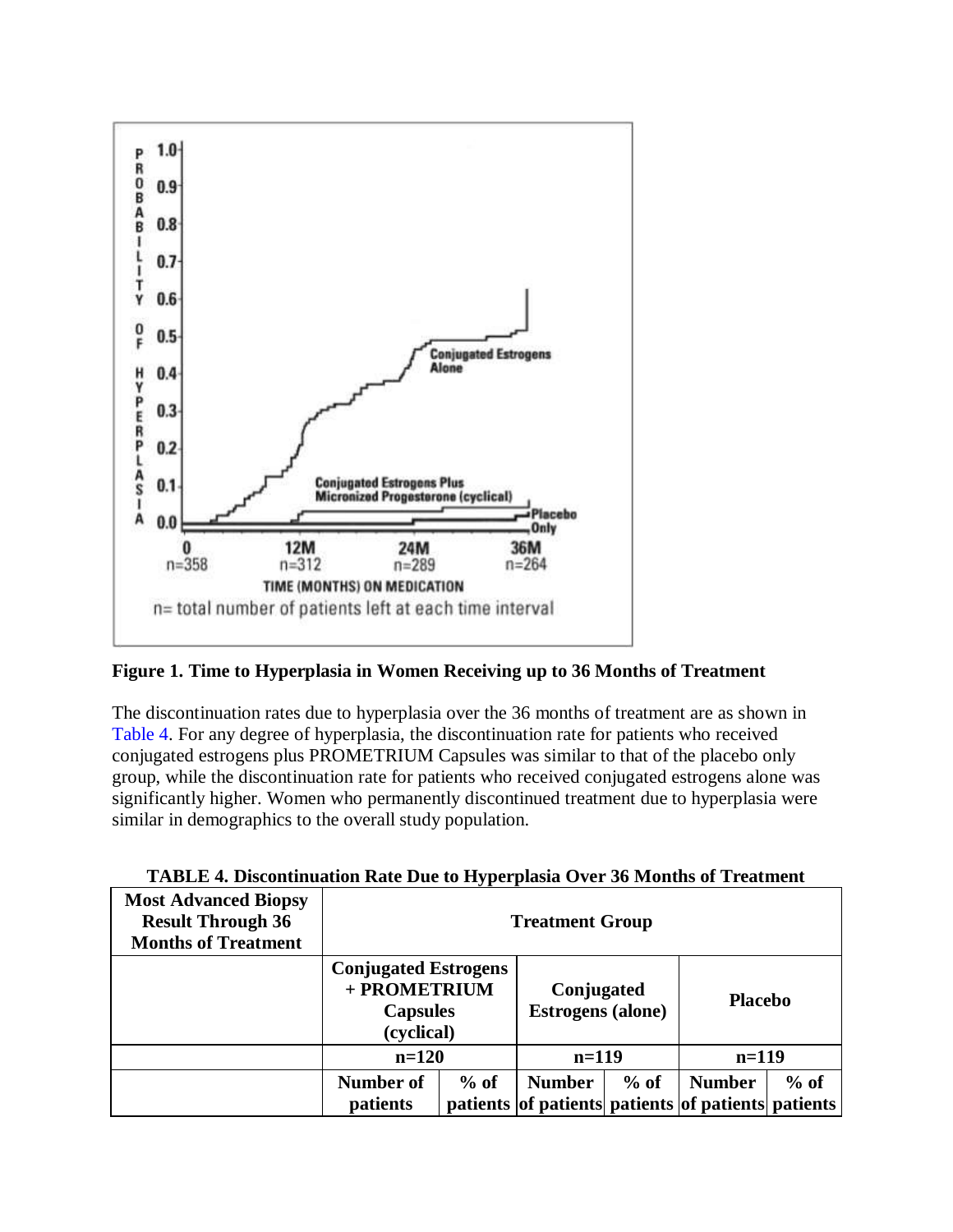| Adenocarcinoma       |  |  |  |
|----------------------|--|--|--|
| Atypical hyperplasia |  |  |  |
| Complex hyperplasia  |  |  |  |
| Simple hyperplasia   |  |  |  |

## **Effects on secondary amenorrhea**

In a single-center, randomized, double-blind clinical study that included premenopausal women with secondary amenorrhea for at least 90 days, administration of 10 days of PROMETRIUM Capsules therapy resulted in 80 percent of women experiencing withdrawal bleeding within 7 days of the last dose of PROMETRIUM Capsules, 300 mg per day (n=20), compared to 10 percent of women experiencing withdrawal bleeding in the placebo group (n=21).

In a multicenter, parallel-group, open label, postmarketing dosing study that included premenopausal women with secondary amenorrhea for at least 90 days, administration of 10 days of PROMETRIUM Capsules during two 28-day treatment cycles, 300 mg per day (n=107) or 400 mg per day (n=99), resulted in 73.8 percent and 76.8 percent of women, respectively, experiencing withdrawal bleeding.

The rate of secretory transformation was evaluated in a multicenter, randomized, double-blind clinical study in estrogen-primed postmenopausal women. PROMETRIUM Capsules administered orally for 10 days at 400 mg per day (n=22) induced complete secretory changes in the endometrium in 45 percent of women compared to 0 percent in the placebo group (n=23).

A second multicenter, parallel-group, open label postmarketing dosing study in premenopausal women with secondary amenorrhea for at least 90 days also evaluated the rate of secretory transformation. All subjects received daily oral conjugated estrogens over 3 consecutive 28-day treatment cycles and PROMETRIUM Capsules, 300 mg per day (n=107) or 400 mg per day (n=99) for 10 days of each treatment cycle. The rate of complete secretory transformation was 21.5 percent and 28.3 percent, respectively.

# **Women's Health Initiative Studies**

The Women's Health Initiative (WHI) enrolled approximately 27,000 predominantly healthy postmenopausal women in two substudies to assess the risks and benefits of daily oral conjugated estrogens (CE) [0.625 mg]-alone or in combination with medroxyprogesterone acetate (MPA) [2.5 mg] compared to placebo in the prevention of certain chronic diseases. The primary endpoint was the incidence of coronary heart disease [(CHD) defined as nonfatal myocardial infarction (MI), silent MI and CHD death], with invasive breast cancer as the primary adverse outcome. A "global index" included the earliest occurrence of CHD, invasive breast cancer, stroke, pulmonary embolism (PE), endometrial cancer (only in the CE plus MPA substudy), colorectal cancer, hip fracture, or death due to other cause. These sub studies did not evaluate the effects of CE–alone or CE plus MPA on menopausal symptoms.

## *WHI Estrogen Plus Progestin Substudy*

The WHI estrogen plus progestin substudy was stopped early. According to the predefined stopping rule, after an average follow-up of 5.6 years of treatment, the increased risk of breast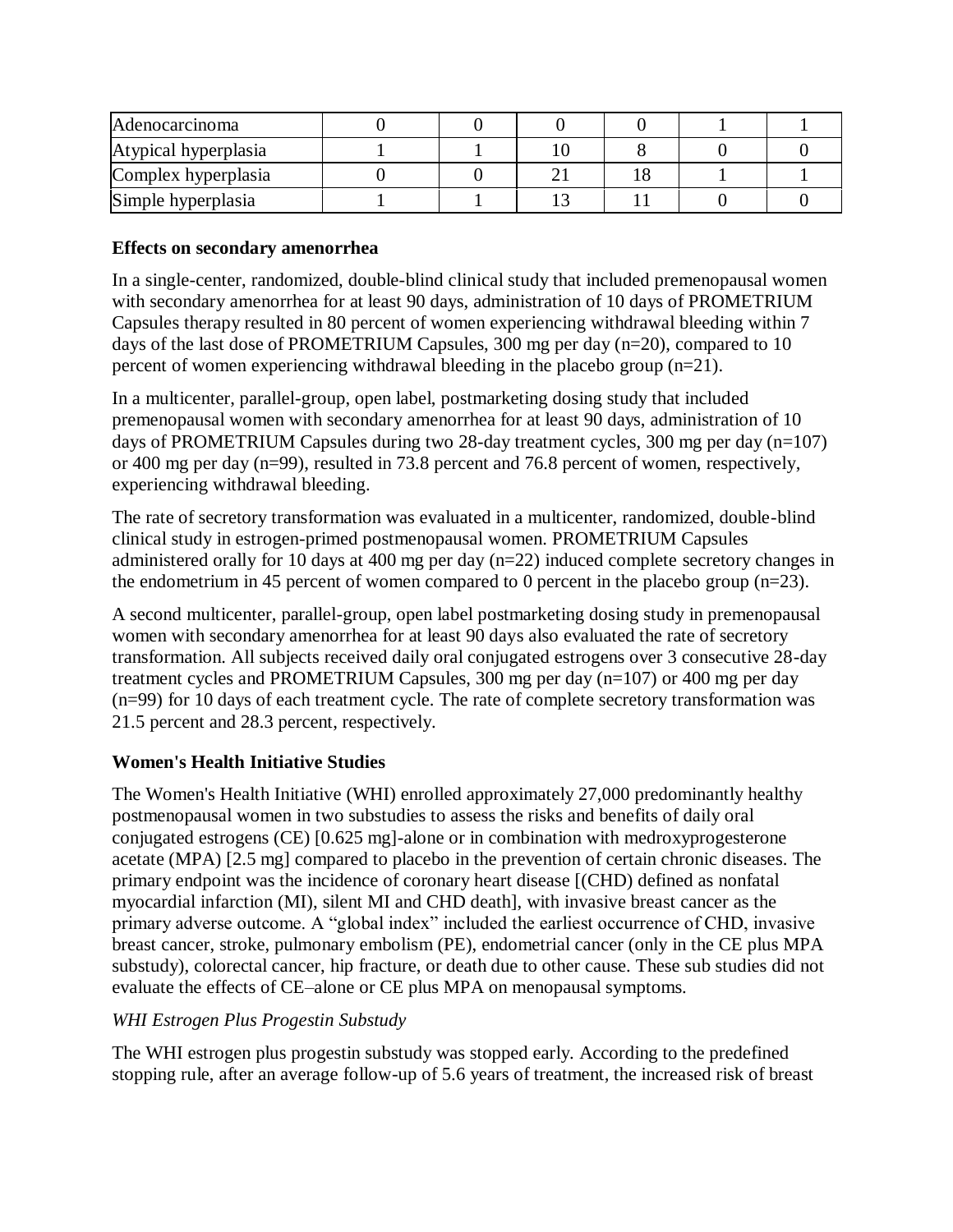cancer and cardiovascular events exceeded the specified benefits included in the "global index." The absolute excess risk of events in the "global index" was 19 per 10,000 women-years.

For those outcomes included in the WHI "global index" that reached statistical significance after 5.6 years of follow-up, the absolute excess risks per 10,000 women-years in the group treated with CE plus MPA were 7 more CHD events, 8 more strokes, 10 more PEs, and 8 more invasive breast cancers, while the absolute risk reductions per 10,000 women-years were 6 fewer colorectal cancers and 5 fewer hip fractures.

Results of the estrogen plus progestin substudy, which included 16,608 women (average 63 years of age, range 50 to 79; 83.9 percent White, 6.8 percent Black, 5.4 percent Hispanic, 3.9 percent Other) are presented in [Table 5.](#page-7-0) These results reflect centrally adjudicated data after an average follow-up of 5.6 years.

|                                                                                                     | <b>Relative Risk</b>                                        | <b>CE/MPA</b><br>$n = 8,506$                   | <b>Placebo</b><br>$n = 8,102$ |  |  |
|-----------------------------------------------------------------------------------------------------|-------------------------------------------------------------|------------------------------------------------|-------------------------------|--|--|
| <b>Event</b>                                                                                        | <b>CE/MPA</b> versus Placebo<br>$(95\%~\text{nCI}^{\circ})$ | <b>Absolute Risk per</b><br>10,000 Women-Years |                               |  |  |
| <b>CHD</b> events                                                                                   | $1.23(0.99-1.53)$                                           | 41                                             | 34                            |  |  |
| Non-fatal MI                                                                                        | $1.28(1.00-1.63)$                                           | 31                                             | 25                            |  |  |
| <b>CHD</b> death                                                                                    | $1.10(0.70-1.75)$                                           | 8                                              | 8                             |  |  |
| All stroke                                                                                          | $1.31(1.03-1.88)$                                           | 33                                             | 25                            |  |  |
| Ischemic Stroke                                                                                     | $1.44(1.09-1.90)$                                           | 26                                             | 18                            |  |  |
| Deep vein thrombosis <sup>d</sup>                                                                   | $1.95(1.43-2.67)$                                           | 26                                             | 13                            |  |  |
| Pulmonary embolism                                                                                  | $2.13(1.45-3.11)$                                           | 18                                             | 8                             |  |  |
| Invasive breast cancer <sup>e</sup>                                                                 | $1.24(1.01-1.54)$                                           | 41                                             | 33                            |  |  |
| Colorectal cancer                                                                                   | $0.61(0.42-0.87)$                                           | 10                                             | 16                            |  |  |
| Endometrial cancer <sup>d</sup>                                                                     | $0.81(0.48-1.36)$                                           | 6                                              | $\overline{7}$                |  |  |
| Cervical cancer <sup>d</sup>                                                                        | $1.44(0.47-4.42)$                                           | $\overline{2}$                                 | $\mathbf{1}$                  |  |  |
| Hip fracture                                                                                        | $0.67(0.47-0.96)$                                           | 11                                             | 16                            |  |  |
| Vertebral fractures <sup>d</sup>                                                                    | $0.65(0.46-0.92)$                                           | 11                                             | 17                            |  |  |
| Lower arm/wrist fractures <sup>d</sup>                                                              | $0.71(0.59-0.85)$                                           | 44                                             | 62                            |  |  |
| Total fractures <sup>d</sup>                                                                        | $0.76(0.69-0.83)$                                           | 152                                            | 199                           |  |  |
| Overall mortality f                                                                                 | $1.00(0.83-1.19)$                                           | 52                                             | 52                            |  |  |
| Global Index <sup>g</sup>                                                                           | $1.13(1.02-1.25)$                                           | 184                                            | 165                           |  |  |
| Adapted from numerous WHI publications. WHI publications can be viewed at<br>www.nhlbi.nih.gov/whi. |                                                             |                                                |                               |  |  |
| Results are based on centrally adjudicated data.                                                    |                                                             |                                                |                               |  |  |
| Nominal confidence intervals unadjusted for multiple looks and multiple comparisons.                |                                                             |                                                |                               |  |  |

#### <span id="page-7-0"></span>**TABLE 5. Relative and Absolute Risk Seen in the Estrogen Plus Progestin Substudy of WHI at an Average of 5.6 Yearsa, b**

 $\alpha$ <sup>d</sup> Not included in Global Index.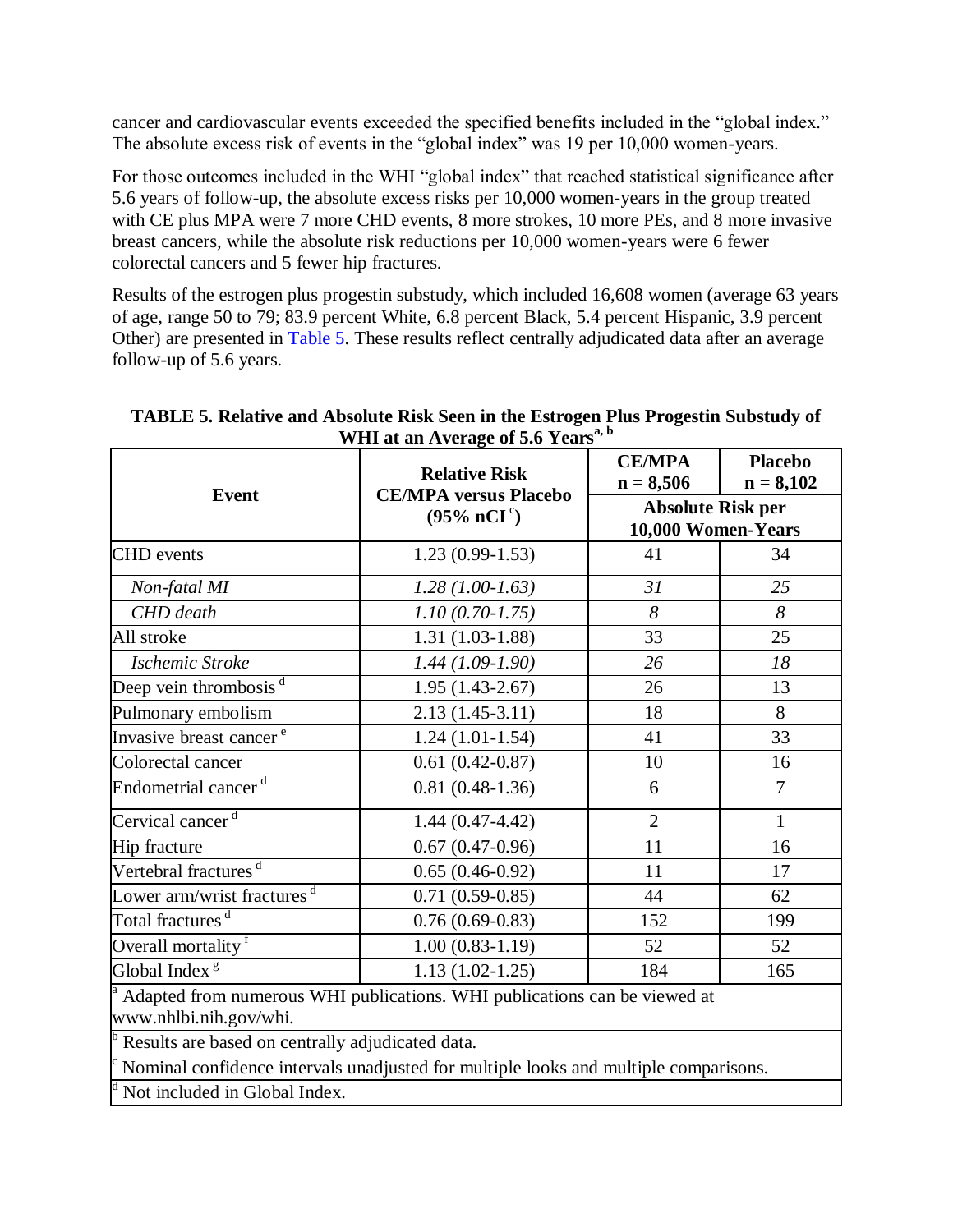e Includes metastatic and non-metastatic breast cancer with the exception of *in situ* breast cancer.

All deaths, except from breast or colorectal cancer, definite or probable CHD, PE or cerebrovascular disease.

 $\frac{g}{g}$  A subset of the events was combined in a "global index" defined as the earliest occurrence of CHD events, invasive breast cancer, stroke, pulmonary embolism, endometrial cancer, colorectal cancer, hip fracture, or death due to other causes.

Timing of the initiation of estrogen plus progestin therapy relative to the start of menopause may affect the overall risk benefit profile. The WHI estrogen plus progestin substudy stratified for age showed in women 50 to 59 years of age a non-significant trend toward reducing risk of overall mortality [hazard ratio (HR) 0.69 (95 percent CI, 0.44-1.07)].

## **Women's Health Initiative Memory Study**

The estrogen plus progestin Women's Health Initiative Memory Study (WHIMS), an ancillary study of WHI, enrolled 4,532 predominantly healthy postmenopausal women 65 years of age and older (47 percent were 65 to 69 years of age; 35 percent were 70 to 74 years of age; and 18 percent were 75 years of age and older) to evaluate the effects of daily CE (0.625 mg) plus MPA (2.5 mg) on the incidence of probable dementia (primary outcome) compared to placebo.

After an average follow-up of 4 years, the relative risk of probable dementia for CE plus MPA versus placebo was 2.05 (95 percent CI, 1.21 – 3.48). The absolute risk of probable dementia for CE plus MPA versus placebo was 45 versus 22 per 10,000 women-years. Probable dementia as defined in this study included Alzheimer's disease (AD), vascular dementia (VaD) and mixed type (having features of both AD and VaD). The most common classification of probable dementia in the treatment group and the placebo group was AD. Since the ancillary study was conducted in women 65 to 79 years of age, it is unknown whether these findings apply to younger postmenopausal women. (See **[WARNINGS, Probable dementia](#page-11-0)** and **[PRECAUTIONS, Geriatric Use](#page-13-0)**.)

## **INDICATIONS AND USAGE**

PROMETRIUM Capsules are indicated for use in the prevention of endometrial hyperplasia in nonhysterectomized postmenopausal women who are receiving conjugated estrogens tablets. They are also indicated for use in secondary amenorrhea.

# <span id="page-8-0"></span>**CONTRAINDICATIONS**

PROMETRIUM Capsules should not be used in women with any of the following conditions:

- 1.**PROMETRIUM Capsules should not be used in patients with known hypersensitivity to its ingredients. PROMETRIUM Capsules contain peanut oil and should never be used by patients allergic to peanuts.**
- 2.Undiagnosed abnormal genital bleeding.
- 3.Known, suspected, or history of breast cancer.
- 4.Active deep vein thrombosis, pulmonary embolism or history of these conditions.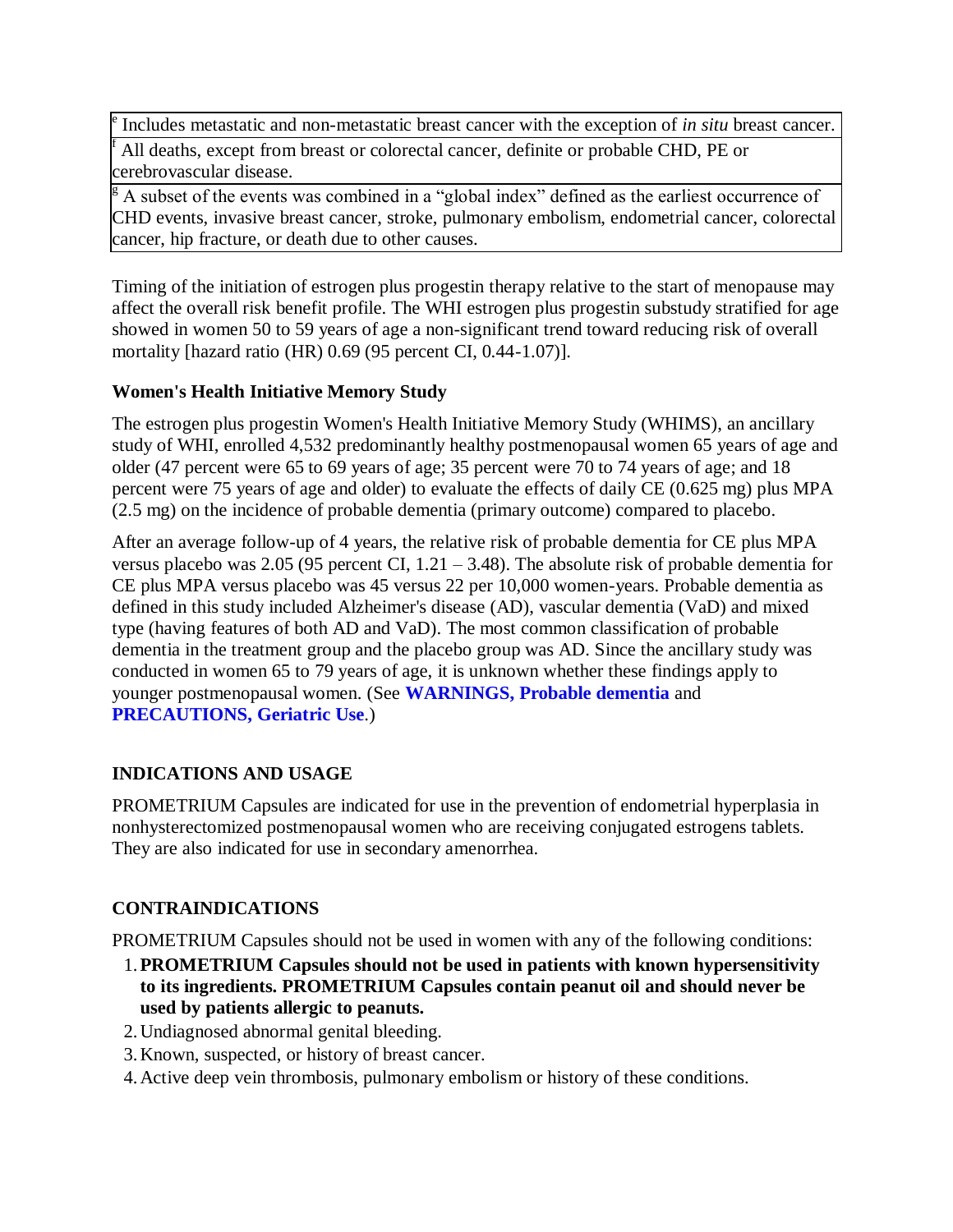- 5.Active arterial thromboembolic disease (for example, stroke and myocardial infarction), or a history of these conditions.
- 6.Known liver dysfunction or disease.
- 7.Known or suspected pregnancy.

## <span id="page-9-1"></span>**WARNINGS**

#### See **[BOXED WARNING](#page-0-0)**.

#### <span id="page-9-0"></span>**1. Cardiovascular disorders**

An increased risk of pulmonary embolism, deep vein thrombosis (DVT), stroke, and myocardial infarction has been reported with estrogen plus progestin therapy. Should any of these occur or be suspected, estrogen with progestin therapy should be discontinued immediately.

Risk factors for arterial vascular disease (for example, hypertension, diabetes mellitus, tobacco use, hypercholesterolemia, and obesity) and/or venous thromboembolism (for example, personal history or family history of venous thromboembolism [VTE], obesity, and systemic lupus erythematosus) should be managed appropriately.

#### *a. Stroke*

In the Women's Health Initiative (WHI) estrogen plus progestin substudy, a statistically significant increased risk of stroke was reported in women 50 to 79 years of age receiving daily CE (0.625 mg) plus MPA (2.5 mg) compared to women in the same age group receiving placebo (33 versus 25 per 10,000 women-years). The increase in risk was demonstrated after the first year and persisted. (See **[CLINICAL STUDIES](#page-3-0)**.) Should a stroke occur or be suspected, estrogen plus progestin therapy should be discontinued immediately.

#### *b. Coronary Heart Disease*

In the WHI estrogen plus progestin substudy, there was a statistically non-significant increased risk of coronary heart disease (CHD) events (defined as nonfatal myocardial infarction [MI], silent MI, or CHD death) reported in women receiving daily CE (0.625 mg) plus MPA (2.5 mg) compared to women receiving placebo (41 versus 34 per 10,000 women-years). An increase in relative risk was demonstrated in year 1 and a trend toward decreasing relative risk was reported in years 2 through 5. (See **[CLINICAL STUDIES](#page-3-0)**.)

In postmenopausal women with documented heart disease ( $n = 2,763$ , average age 66.7 years), in a controlled clinical trial of secondary prevention of cardiovascular disease (Heart and Estrogen/Progestin Replacement Study [HERS]), treatment with daily CE (0.625 mg) plus MPA (2.5 mg) demonstrated no cardiovascular benefit. During an average follow-up of 4.1 years, treatment with CE plus MPA did not reduce the overall rate of CHD events in postmenopausal women with established coronary heart disease. There were more CHD events in the CE plus MPA-treated group than in the placebo group in year 1, but not during the subsequent years. Two thousand, three hundred and twenty-one (2,321) women from the original HERS trial agreed to participate in an open-label extension of HERS, HERS II. Average follow-up in HERS II was an additional 2.7 years, for a total of 6.8 years overall. Rates of CHD events were comparable among women in the CE plus MPA group and the placebo group in HERS, HERS II, and overall.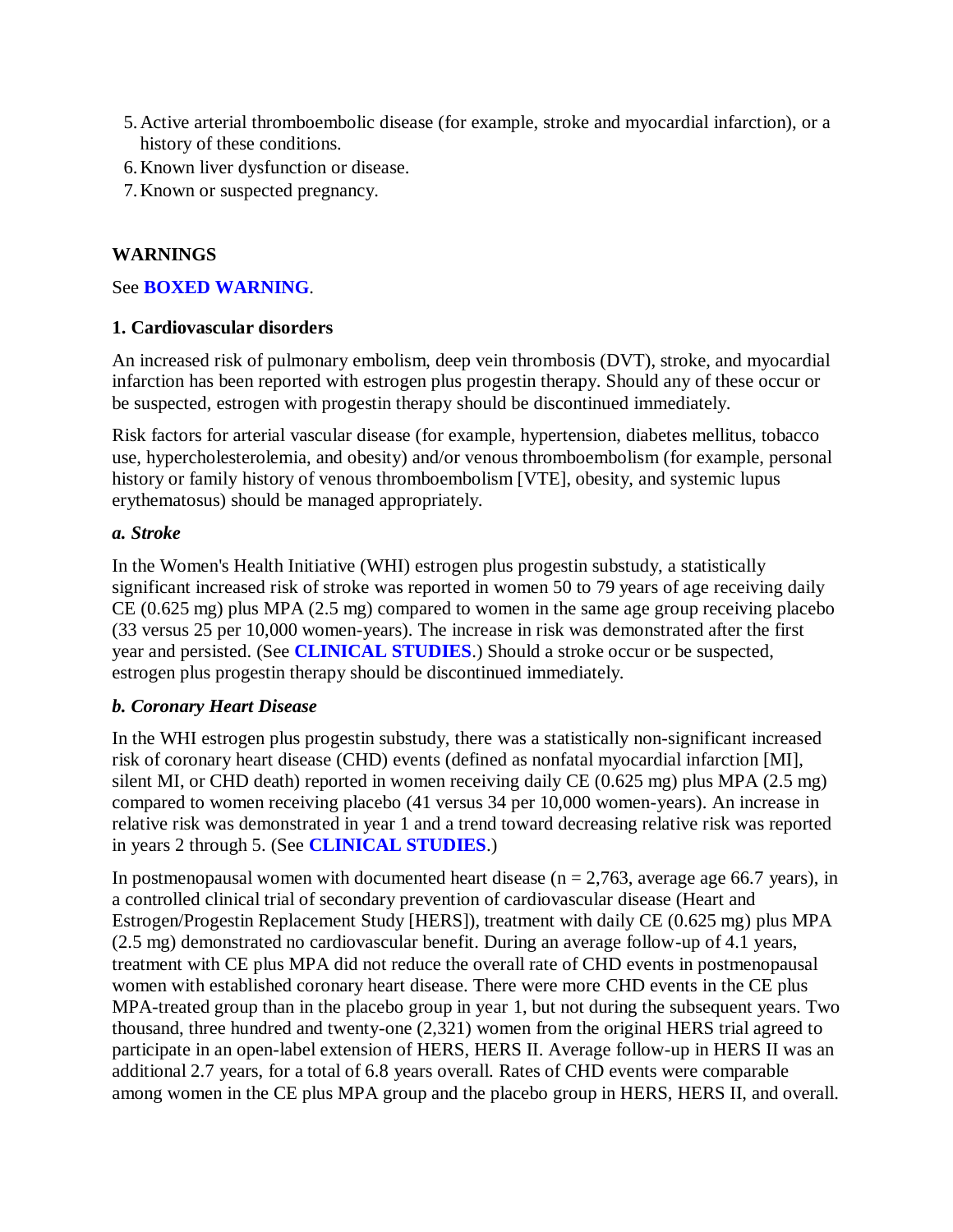#### *c. Venous Thromboembolism*

In the WHI estrogen plus progestin substudy, a statistically significant 2-fold greater rate of VTE (DVT and pulmonary embolism [PE]) was reported in women receiving daily CE (0.625 mg) plus MPA (2.5 mg) compared to women receiving placebo (35 versus 17 per 10,000 womenyears). Statistically significant increases in risk for both DVT (26 versus 13 per 10,000 womenyears) and PE (18 versus 8 per 10,000 women-years) were also demonstrated. The increase in VTE risk was demonstrated during the first year and persisted. (See **[CLINICAL STUDIES](#page-3-0)**.) Should a VTE occur or be suspected, estrogen plus progestin therapy should be discontinued immediately.

If feasible, estrogens with progestins should be discontinued at least 4 to 6 weeks before surgery of the type associated with an increased risk of thromboembolism, or during periods of prolonged immobilization.

#### <span id="page-10-0"></span>**2. Malignant neoplasms**

#### <span id="page-10-1"></span>*a. Breast Cancer*

The most important randomized clinical trial providing information about breast cancer in estrogen plus progestin users is the Women's Health Initiative (WHI) substudy of daily CE (0.625 mg) plus MPA (2.5 mg). After a mean follow-up of 5.6 years, the estrogen plus progestin substudy reported an increased risk of invasive breast cancer in women who took daily CE plus MPA. In this substudy, prior use of estrogen-alone or estrogen plus progestin therapy was reported by 26 percent of the women. The relative risk of invasive breast cancer was 1.24 (95 percent nCI, 1.01-1.54), and the absolute risk was 41 versus 33 cases per 10,000 women-years, for CE plus MPA compared with placebo.

Among women who reported prior use of hormone therapy, the relative risk of invasive breast cancer was 1.86, and the absolute risk was 46 versus 25 cases per 10,000 women-years, for estrogen plus progestin compared with placebo. Among women who reported no prior use of hormone therapy, the relative risk of invasive breast cancer was 1.09, and the absolute risk was 40 versus 36 cases per 10,000 women-years for CE plus MPA compared with placebo. In the same substudy, invasive breast cancers were larger, were more likely to be node positive, and were diagnosed at a more advanced stage in the CE (0.625 mg) plus MPA (2.5 mg) group compared with the placebo group. Metastatic disease was rare, with no apparent difference between the two groups. Other prognostic factors such as histologic subtype, grade and hormone receptor status did not differ between the groups. (See **[CLINICAL STUDIES](#page-3-0)**.)

Consistent with the WHI clinical trials, observational studies have also reported an increased risk of breast cancer for estrogen plus progestin therapy, and a smaller increased risk for estrogenalone therapy, after several years of use. The risk increased with duration of use, and appeared to return to baseline over about 5 years after stopping treatment (only the observational studies have substantial data on risk after stopping). Observational studies also suggest that the risk of breast cancer was greater, and became apparent earlier, with estrogen plus progestin therapy as compared to estrogen-alone therapy. However, these studies have not generally found significant variation in the risk of breast cancer among different estrogen plus progestin combinations, doses, or routes of administration.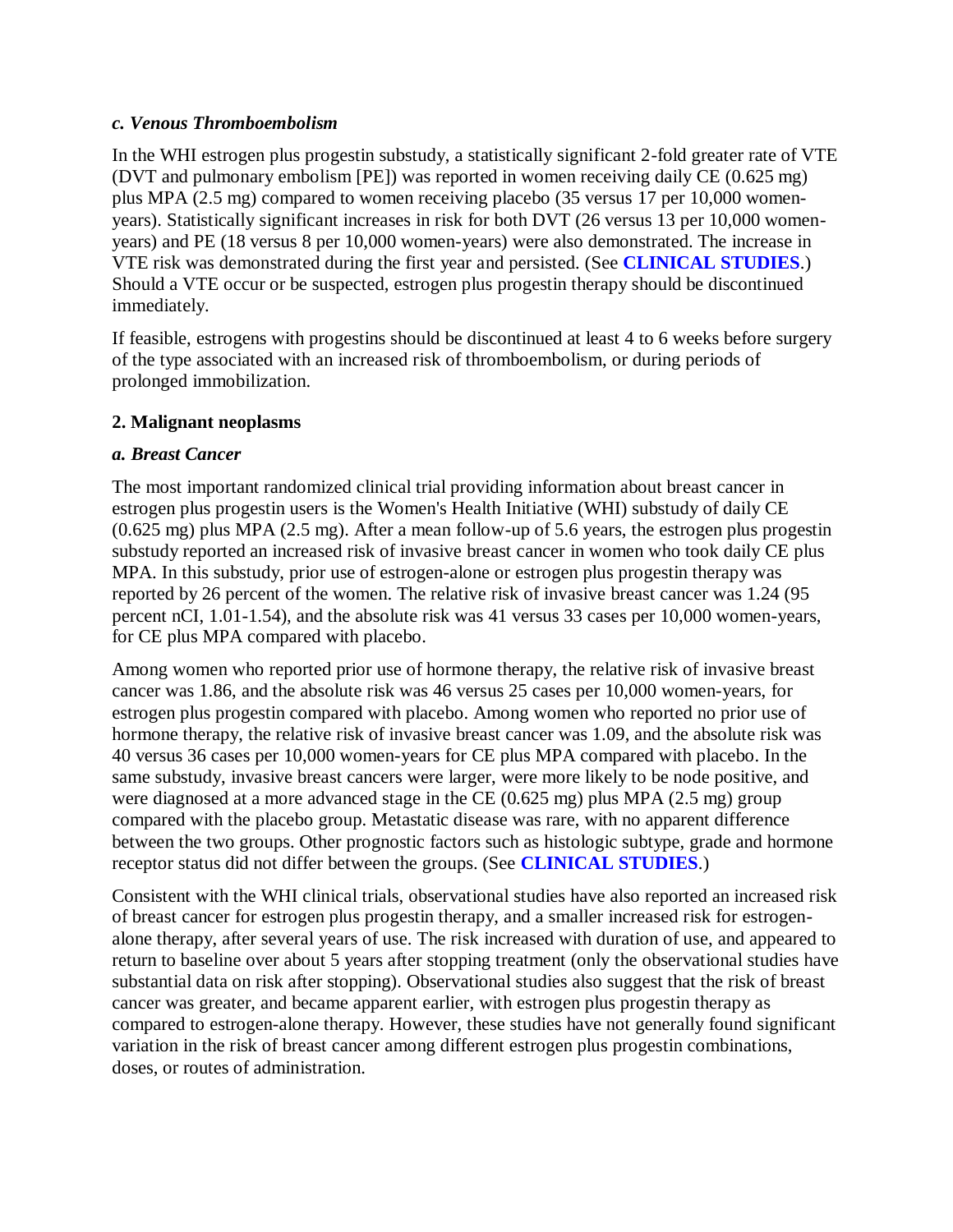The use of estrogen plus progestin has been reported to result in an increase in abnormal mammograms requiring further evaluation. All women should receive yearly breast examinations by a healthcare provider and perform monthly breast self-examinations. In addition, mammography examinations should be scheduled based on patient age, risk factors, and prior mammogram results.

# *b. Endometrial Cancer*

An increased risk of endometrial cancer has been reported with the use of unopposed estrogen therapy in a woman with a uterus. The reported endometrial cancer risk among unopposed estrogen users is about 2 to 12 times greater than in non-users, and appears dependent on duration of treatment and on estrogen dose. Most studies show no significant increased risk associated with the use of estrogens for less than 1 year. The greatest risk appears associated with prolonged use, with increased risks of 15- to 24-fold for 5 to 10 years or more and this risk has been shown to persist for at least 8 to 15 years after estrogen therapy is discontinued.

Clinical surveillance of all women using estrogen plus progestin therapy is important. Adequate diagnostic measures, including directed or random endometrial sampling when indicated, should be undertaken to rule out malignancy in all cases of undiagnosed persistent or recurring abnormal genital bleeding. There is no evidence that the use of natural estrogens results in a different endometrial risk profile than synthetic estrogens of equivalent estrogen dose. Adding a progestin to estrogen therapy in postmenopausal women has been shown to reduce the risk of endometrial hyperplasia, which may be a precursor to endometrial cancer.

#### *c. Ovarian Cancer*

The WHI estrogen plus progestin substudy reported a statistically non-significant increased risk of ovarian cancer. After an average follow-up of 5.6 years, the relative risk for ovarian cancer for CE plus MPA versus placebo was 1.58 (95 percent nCI,  $0.77 - 3.24$ ). The absolute risk for CE plus MPA versus placebo was 4 versus 3 cases per 10,000 women-years. In some epidemiologic studies, the use of estrogen plus progestin and estrogen-only products, in particular for 5 or more years, has been associated with an increased risk of ovarian cancer. However, the duration of exposure associated with increased risk is not consistent across all epidemiologic studies and some report no association.

## <span id="page-11-0"></span>**3. Probable dementia**

In the estrogen plus progestin Women's Health Initiative Memory Study (WHIMS), an ancillary study of WHI, a population of 4,532 postmenopausal women 65 to 79 years of age was randomized to daily CE (0.625 mg) plus MPA (2.5 mg) or placebo.

In the WHIMS estrogen plus progestin ancillary study, after an average follow-up of 4 years, 40 women in the CE plus MPA group and 21 women in the placebo group were diagnosed with probable dementia. The relative risk of probable dementia for estrogen plus progestin versus placebo was 2.05 (95 percent CI, 1.21-3.48). The absolute risk of probable dementia for CE plus MPA versus placebo was 45 versus 22 cases per 10,000 women-years. It is unknown whether these findings apply to younger postmenopausal women. (See **[CLINICAL STUDIES](#page-3-0)** and **[PRECAUTIONS, Geriatric Use](#page-13-0)**.)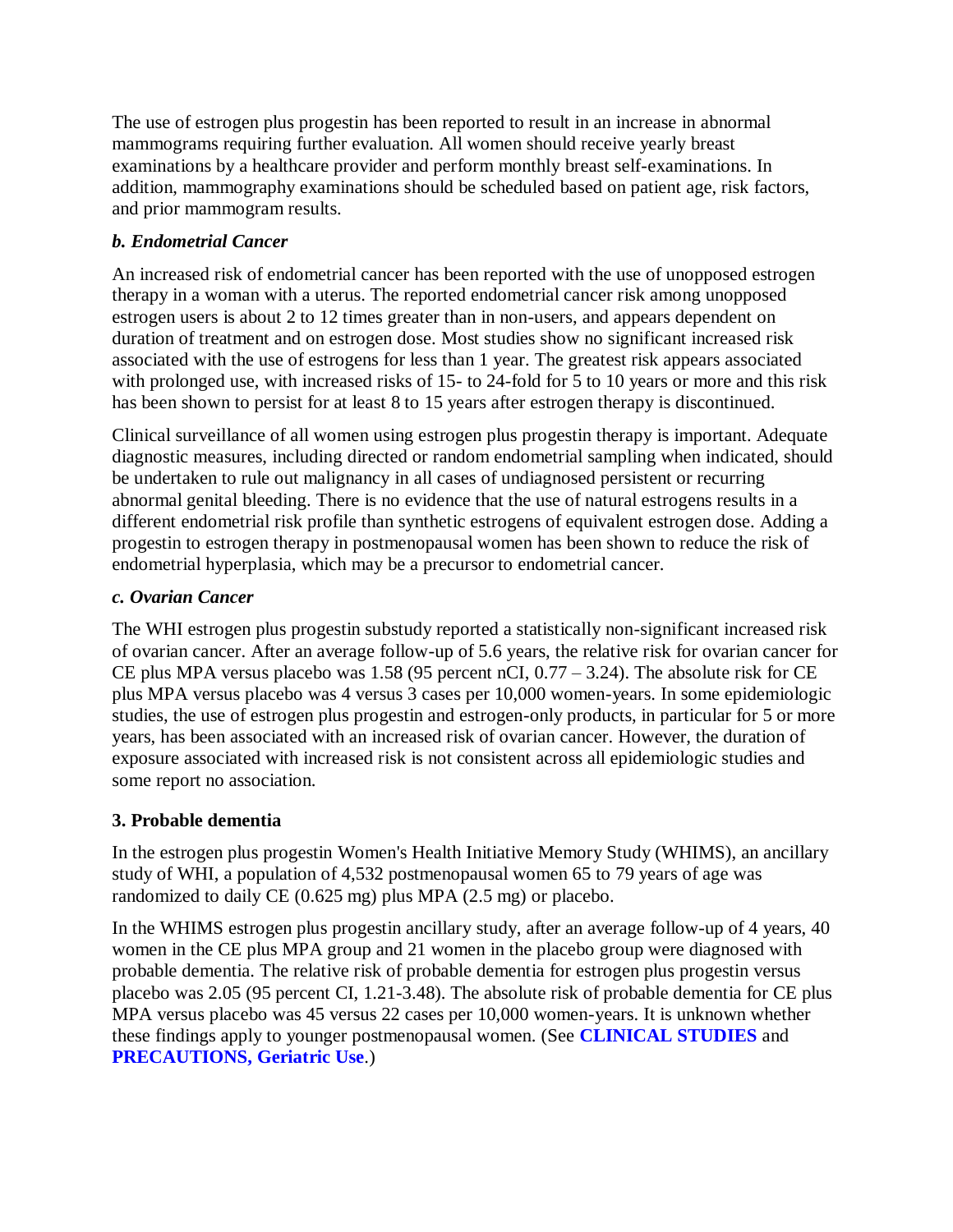#### **4. Vision abnormalities**

Retinal vascular thrombosis has been reported in patients receiving estrogen. Discontinue estrogen plus progestin therapy pending examination if there is sudden partial or complete loss of vision, or if there is a sudden onset of proptosis, diplopia or migraine. If examination reveals papilledema or retinal vascular lesions, estrogen plus progestin therapy should be permanently discontinued.

## <span id="page-12-0"></span>**PRECAUTIONS**

## **A. General**

## **1. Addition of a progestin when a woman has not had a hysterectomy**

Studies of the addition of a progestin for 10 or more days of a cycle of estrogen administration, or daily with estrogen in a continuous regimen, have reported a lowered incidence of endometrial hyperplasia than would be induced by estrogen treatment alone. Endometrial hyperplasia may be a precursor to endometrial cancer.

There are, however, possible risks that may be associated with the use of progestins with estrogens compared with estrogen-alone regimens. These include an increased risk of breast cancer.

#### **2. Fluid Retention**

Progesterone may cause some degree of fluid retention. Women with conditions that might be influenced by this factor, such as cardiac or renal dysfunction, warrant careful observation.

#### **3. Dizziness and Drowsiness**

PROMETRIUM Capsules may cause transient dizziness and drowsiness and should be used with caution when driving a motor vehicle or operating machinery. PROMETRIUM Capsules should be taken as a single daily dose at bedtime.

#### **B. Patient Information**

#### **General: This product contains peanut oil and should not be used if you are allergic to peanuts.**

Physicians are advised to discuss the contents of the Patient Information leaflet with patients for whom they prescribe PROMETRIUM Capsules.

## **C. Drug-Laboratory Test Interactions**

The following laboratory results may be altered by the use of estrogen plus progestin therapy:

- Increased sulfobromophthalein retention and other hepatic function tests.
- Coagulation tests: increase in prothrombin factors VII, VIII, IX and X.
- Pregnanediol determination.
- Thyroid function: increase in PBI, and butanol extractable protein bound iodine and decrease in T3 uptake values.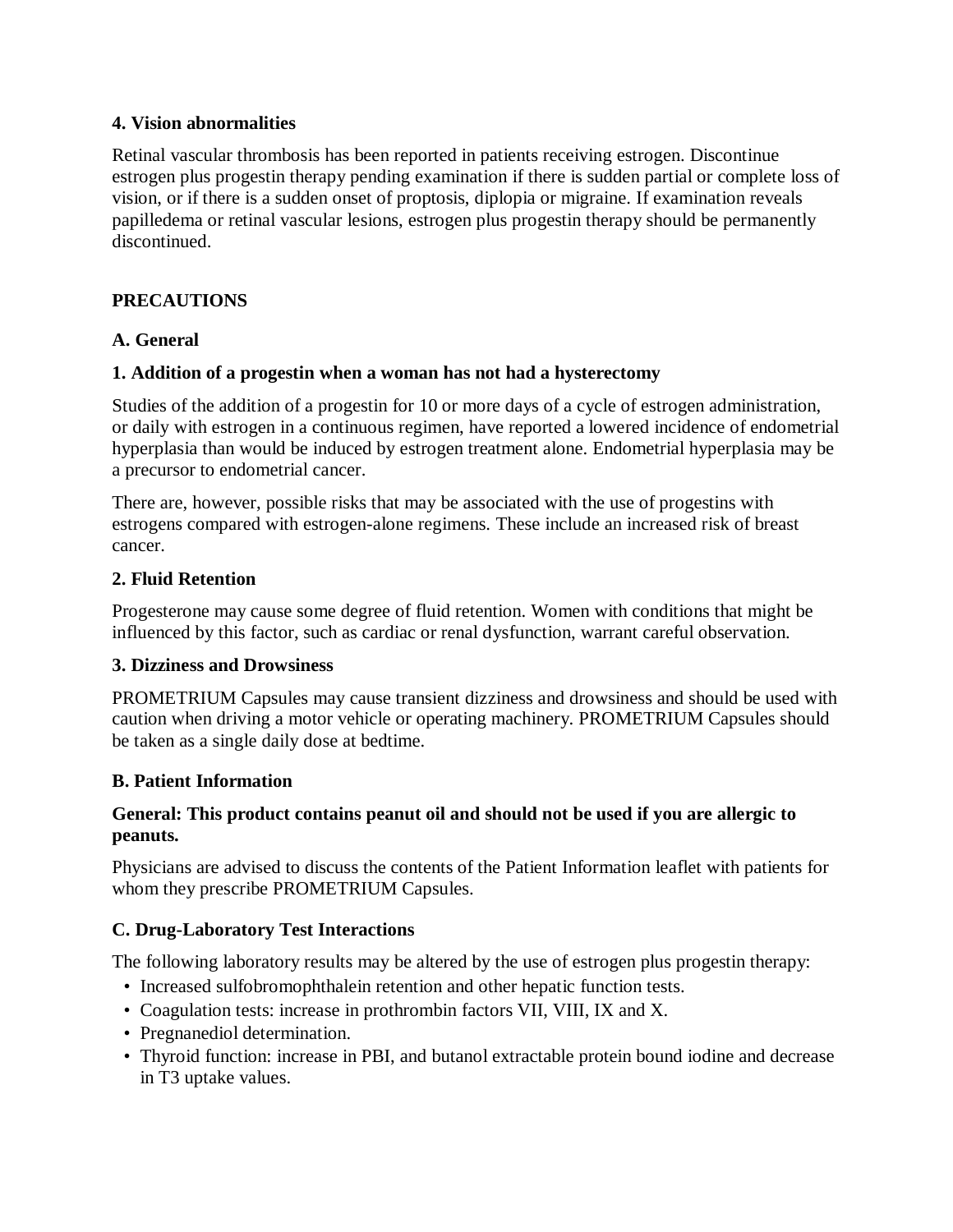## **D. Carcinogenesis, Mutagenesis, Impairment of Fertility**

Progesterone has not been tested for carcinogenicity in animals by the oral route of administration. When implanted into female mice, progesterone produced mammary carcinomas, ovarian granulosa cell tumors and endometrial stromal sarcomas. In dogs, long-term intramuscular injections produced nodular hyperplasia and benign and malignant mammary tumors. Subcutaneous or intramuscular injections of progesterone decreased the latency period and increased the incidence of mammary tumors in rats previously treated with a chemical carcinogen.

Progesterone did not show evidence of genotoxicity in *in vitro* studies for point mutations or for chromosomal damage. *In vivo* studies for chromosome damage have yielded positive results in mice at oral doses of 1000 mg/kg and 2000 mg/kg. Exogenously administered progesterone has been shown to inhibit ovulation in a number of species and it is expected that high doses given for an extended duration would impair fertility until the cessation of treatment.

## **E. Pregnancy**

PROMETRIUM Capsules should not be used during pregnancy. (See **[CONTRAINDICATIONS](#page-8-0)**).

Pregnancy Category B: Reproductive studies have been performed in mice at doses up to 9 times the human oral dose, in rats at doses up to 44 times the human oral dose, in rabbits at a dose of 10 mcg/day delivered locally within the uterus by an implanted device, in guinea pigs at doses of approximately one-half the human oral dose and in rhesus monkeys at doses approximately the human dose, all based on body surface area, and have revealed little or no evidence of impaired fertility or harm to the fetus due to progesterone.

## **F. Nursing Women**

Detectable amounts of progestin have been identified in the milk of nursing women receiving progestins. Caution should be exercised when PROMETRIUM Capsules are administered to a nursing woman.

# **G. Pediatric Use**

PROMETRIUM Capsules are not indicated in children. Clinical studies have not been conducted in the pediatric population.

## <span id="page-13-0"></span>**H. Geriatric Use**

There have not been sufficient numbers of geriatric women involved in clinical studies utilizing PROMETRIUM Capsules to determine whether those over 65 years of age differ from younger subjects in their response to PROMETRIUM Capsules.

## *The Women's Health Initiative Study*

In the Women's Health Initiative (WHI) estrogen plus progestin substudy (daily CE [0.625 mg] plus MPA [2.5 mg] versus placebo), there was a higher relative risk of nonfatal stroke and invasive breast cancer in women greater than 65 years of age. (See **[CLINICAL STUDIES](#page-3-0)** an[d](#page-9-0) **[WARNINGS, Cardiovascular disorders](#page-9-0)** and **[Malignant neoplasms](#page-10-0)**.)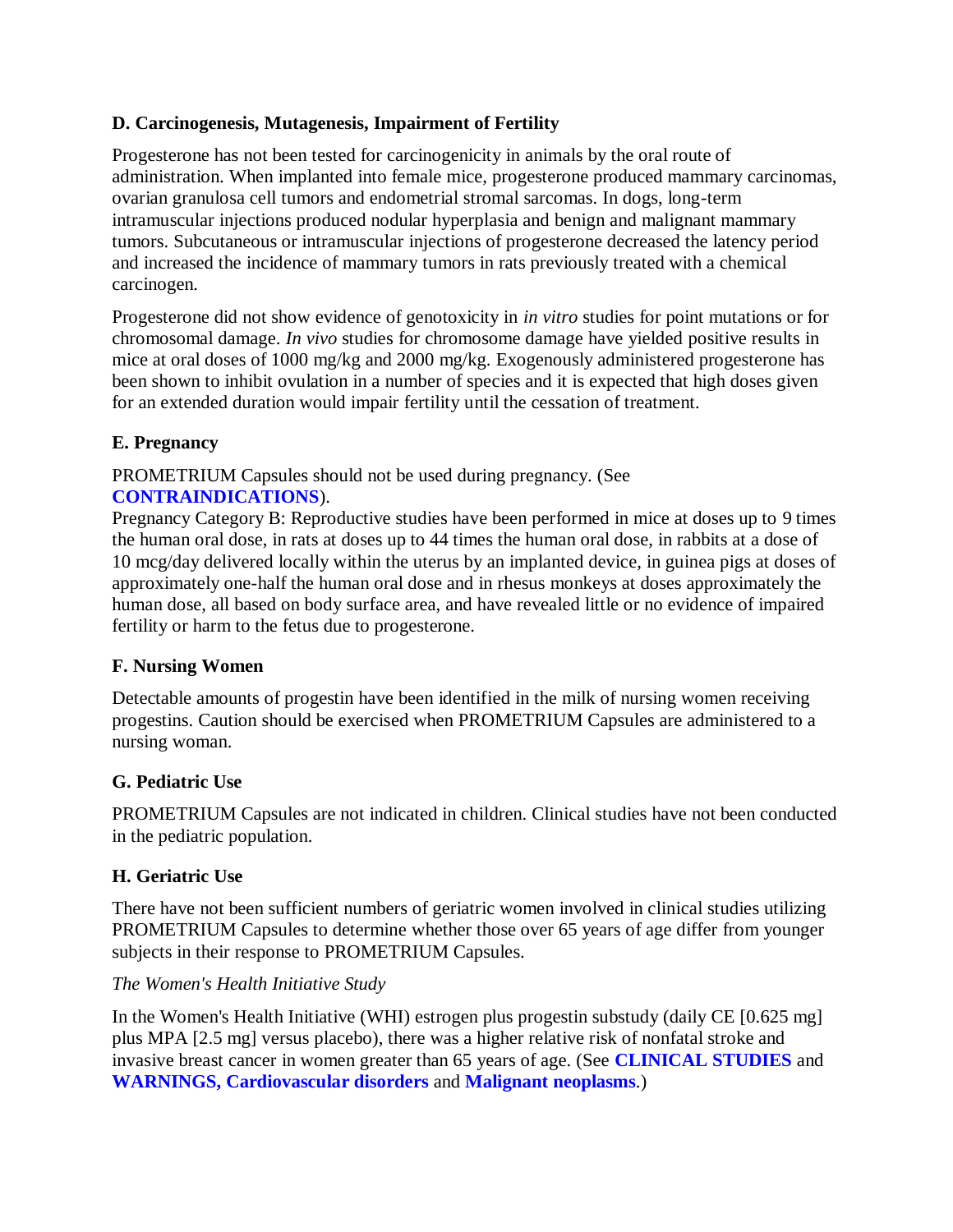#### *The Women's Health Initiative Memory Study*

In the Women's Health Initiative Memory Study (WHIMS) of postmenopausal women 65 to 79 years of age, there was an increased risk of developing probable dementia in the estrogen plus progestin ancillary study when compared to placebo. (See **[CLINICAL STUDIES](#page-3-0)** and **[WARNINGS, Probable dementia](#page-11-0)**.)

#### **ADVERSE REACTIONS**

#### See **[BOXED WARNING](#page-0-0)**, **[WARNINGS](#page-9-1)** and **[PRECAUTIONS](#page-12-0)**.

Because clinical trials are conducted under widely varying conditions, adverse reaction rates observed in the clinical trials of a drug cannot be directly compared to rates in the clinical trials of another drug and may not reflect the rates observed in practice.

In a multicenter, randomized, double-blind, placebo-controlled clinical trial, the effects of PROMETRIUM Capsules on the endometrium was studied in a total of 875 postmenopausal women. [Table 6](#page-14-0) lists adverse reactions greater than or equal to 2 percent of women who received cyclic PROMETRIUM Capsules 200 mg daily (12 days per calendar month cycle) with 0.625 mg conjugated estrogens or placebo.

|                               | PROMETRIUM Capsules 200 mg with Conjugated<br>Estrogens 0.625 mg | <b>Placebo</b> |
|-------------------------------|------------------------------------------------------------------|----------------|
|                               | $(n=178)$                                                        | $(n=174)$      |
| Headache                      | 31                                                               | 27             |
| <b>Breast Tenderness</b>      | 27                                                               | 6              |
| Joint Pain                    | 20                                                               | 29             |
| Depression                    | 19                                                               | 12             |
| <b>Dizziness</b>              | 15                                                               | 9              |
| <b>Abdominal Bloating</b>     | 12                                                               | 5              |
| <b>Hot Flashes</b>            | 11                                                               | 35             |
| <b>Urinary Problems</b>       | 11                                                               | 9              |
| <b>Abdominal Pain</b>         | 10                                                               | 10             |
| Vaginal Discharge             | 10                                                               | 3              |
| Nausea / Vomiting             | 8                                                                | 7              |
| Worry                         | 8                                                                | $\overline{4}$ |
| <b>Chest Pain</b>             | $\overline{7}$                                                   | 5              |
| Diarrhea                      | 7                                                                | 4              |
| <b>Night Sweats</b>           | 7                                                                | 17             |
| <b>Breast Pain</b>            | 6                                                                | $\overline{2}$ |
| Swelling of Hands and<br>Feet | 6                                                                | 9              |

## <span id="page-14-0"></span>**TABLE 6. Adverse Reactions (≥ 2%) Reported in an 875 Patient Placebo-Controlled Trial in Postmenopausal Women Over a 3-Year Period [Percentage (%) of Patients Reporting]**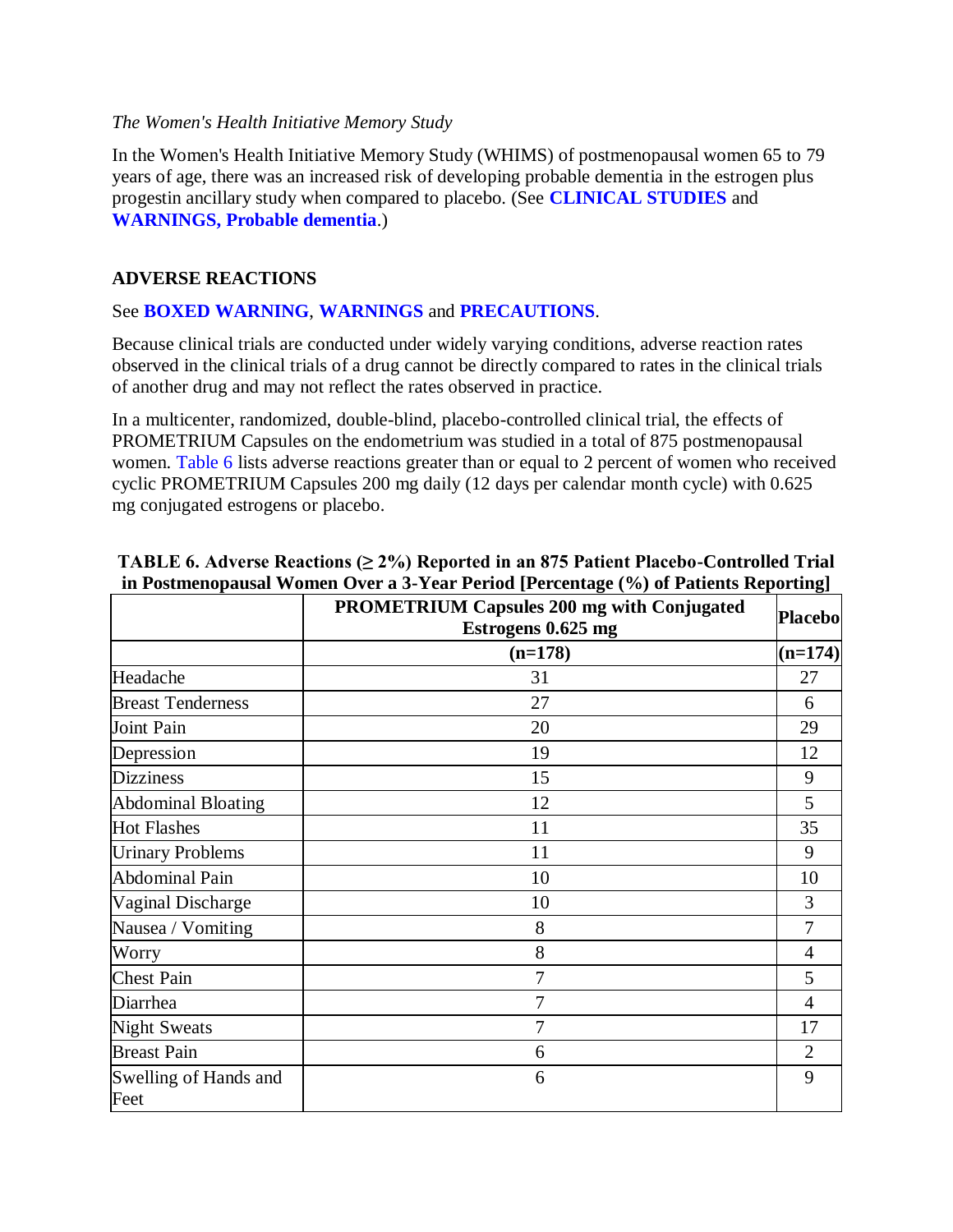| Vaginal Dryness                 |  |
|---------------------------------|--|
| Constipation                    |  |
| <b>Breast Carcinoma</b>         |  |
| <b>Breast Excisional Biopsy</b> |  |
| Cholecystectomy                 |  |

#### **Effects on Secondary Amenorrhea**

In a multicenter, randomized, double-blind, placebo-controlled clinical trial, the effects of PROMETRIUM Capsules on secondary amenorrhea was studied in 49 estrogen-primed postmenopausal women. [Table 7](#page-15-0) lists adverse reactions greater than or equal to 5 percent of women who received PROMETRIUM Capsules or placebo.

#### <span id="page-15-0"></span>**TABLE 7. Adverse Reactions (≥ 5%) Reported in Patients Using 400 mg/day in a Placebo-Controlled Trial in Estrogen-Primed Postmenopausal Women**

| o<br><b>Adverse Experience</b>         | <b>PROMETRIUM</b><br><b>Capsules 400 mg</b> | <b>Placebo</b> |
|----------------------------------------|---------------------------------------------|----------------|
|                                        | $n=25$                                      | $n=24$         |
|                                        | Percentage (%) of Patients                  |                |
| Fatigue                                | 8                                           | 4              |
| Headache                               | 16                                          | 8              |
| <b>Dizziness</b>                       | 24                                          | 4              |
| <b>Abdominal Distention (Bloating)</b> | 8                                           | 8              |
| Abdominal Pain (Cramping)              | 20                                          | 13             |
| Diarrhea                               | 8                                           | $\overline{4}$ |
| Nausea                                 | 8                                           | $\Omega$       |
| <b>Back Pain</b>                       | 8                                           | 8              |
| Musculoskeletal Pain                   | 12                                          | 4              |
| Irritability                           | 8                                           | 4              |
| <b>Breast Pain</b>                     | 16                                          | 8              |
| <b>Infection Viral</b>                 | 12                                          | $\Omega$       |
| Coughing                               | 8                                           | 0              |

In a multicenter, parallel-group, open label postmarketing dosing study consisting of three consecutive 28-day treatment cycles, 220 premenopausal women with secondary amenorrhea were randomized to receive daily conjugated estrogens therapy (0.625 mg conjugated estrogens) and PROMETRIUM Capsules, 300 mg per day (n=113) or PROMETRIUM Capsules, 400 mg per /day (n=107) for 10 days of each treatment cycle. Overall, the most frequently reported treatment-emergent adverse reactions, reported in greater than or equal to 5 percent of subjects, were nausea, fatigue, vaginal mycosis, nasopharyngitis, upper respiratory tract infection, headache, dizziness, breast tenderness, abdominal distension, acne, dysmenorrhea, mood swing, and urinary tract infection.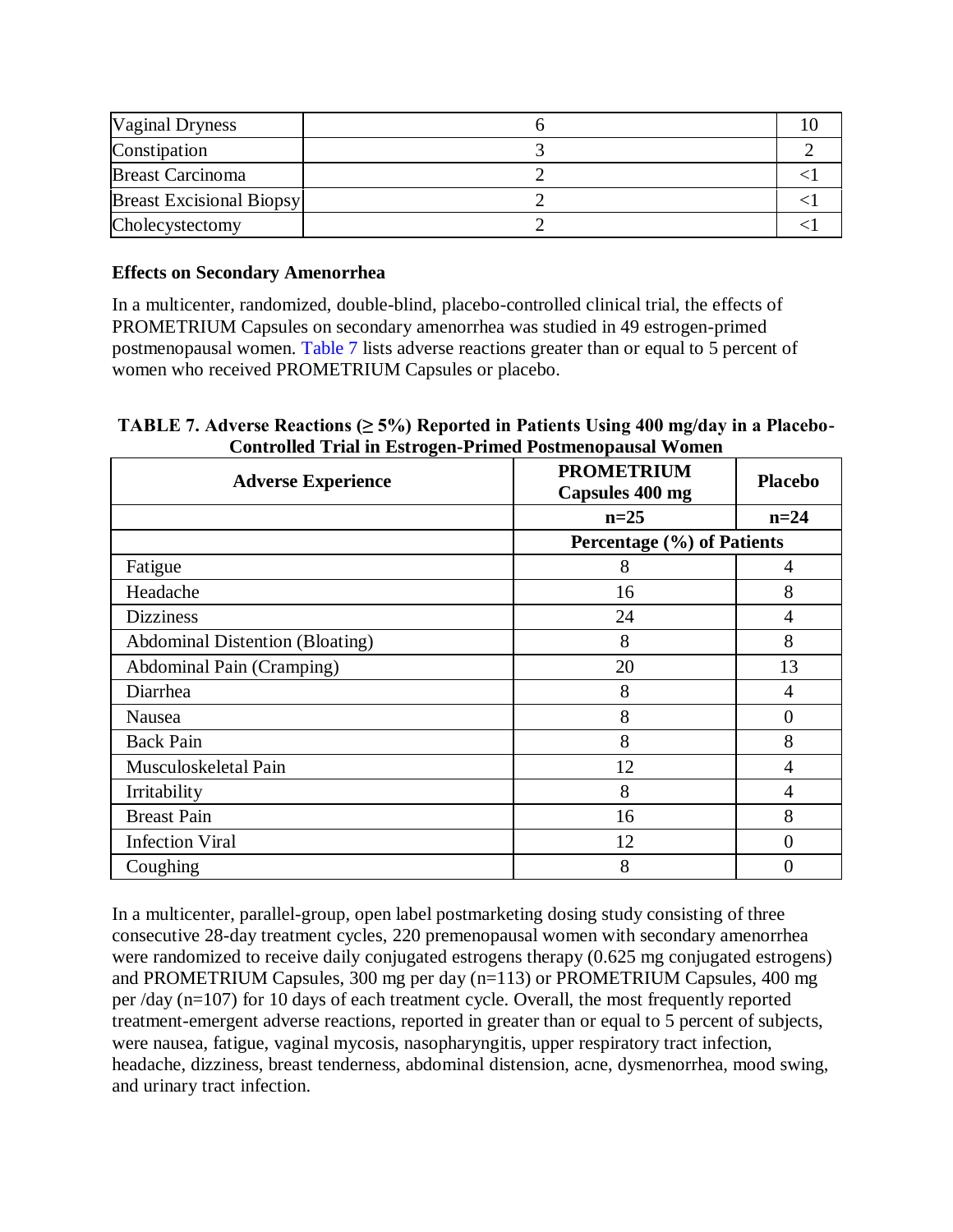## **Postmarketing Experience:**

The following additional adverse reactions have been reported with PROMETRIUM Capsules. Because these reactions are reported voluntarily from a population of uncertain size, it is not always possible to reliably estimate the frequency or establish a causal relationship to drug exposure.

**Genitourinary System:** endometrial carcinoma, hypospadia, intra-uterine death, menorrhagia, menstrual disorder, metrorrhagia, ovarian cyst, spontaneous abortion.

**Cardiovascular:** circulatory collapse, congenital heart disease (including ventricular septal defect and patent ductus arteriosus), hypertension, hypotension, tachycardia.

**Gastrointestinal:** acute pancreatitis, cholestasis, cholestatic hepatitis, dysphagia, hepatic failure, hepatic necrosis, hepatitis, increased liver function tests (including alanine aminotransferase increased, aspartate aminotransferase increased, gamma-glutamyl transferase increased), jaundice, swollen tongue.

**Skin:** alopecia, pruritus, urticaria.

**Eyes:** blurred vision, diplopia, visual disturbance.

**Central Nervous System:** aggression, convulsion, depersonalization, depressed consciousness, disorientation, dysarthria, loss of consciousness, paresthesia, sedation, stupor, syncope (with and without hypotension), transient ischemic attack, suicidal ideation.

During initial therapy, a few women have experienced a constellation of many or all of the following symptoms: extreme dizziness and/or drowsiness, blurred vision, slurred speech, difficulty walking, loss of consciousness, vertigo, confusion, disorientation, feeling drunk, and shortness of breath.

**Miscellaneous:** abnormal gait, anaphylactic reaction, arthralgia, blood glucose increased, choking, cleft lip, cleft palate, difficulty walking, dyspnea, face edema, feeling abnormal, feeling drunk, hypersensitivity, asthma, muscle cramp, throat tightness, tinnitus, vertigo, weight decreased, weight increased.

## **OVERDOSAGE**

No studies on overdosage have been conducted in humans. In the case of overdosage, PROMETRIUM Capsules should be discontinued and the patient should be treated symptomatically.

# **DOSAGE AND ADMINISTRATION**

## **Prevention of Endometrial Hyperplasia**

PROMETRIUM Capsules should be given as a single daily dose at bedtime, 200 mg orally for 12 days sequentially per 28-day cycle, to a postmenopausal woman with a uterus who is receiving daily conjugated estrogens tablets.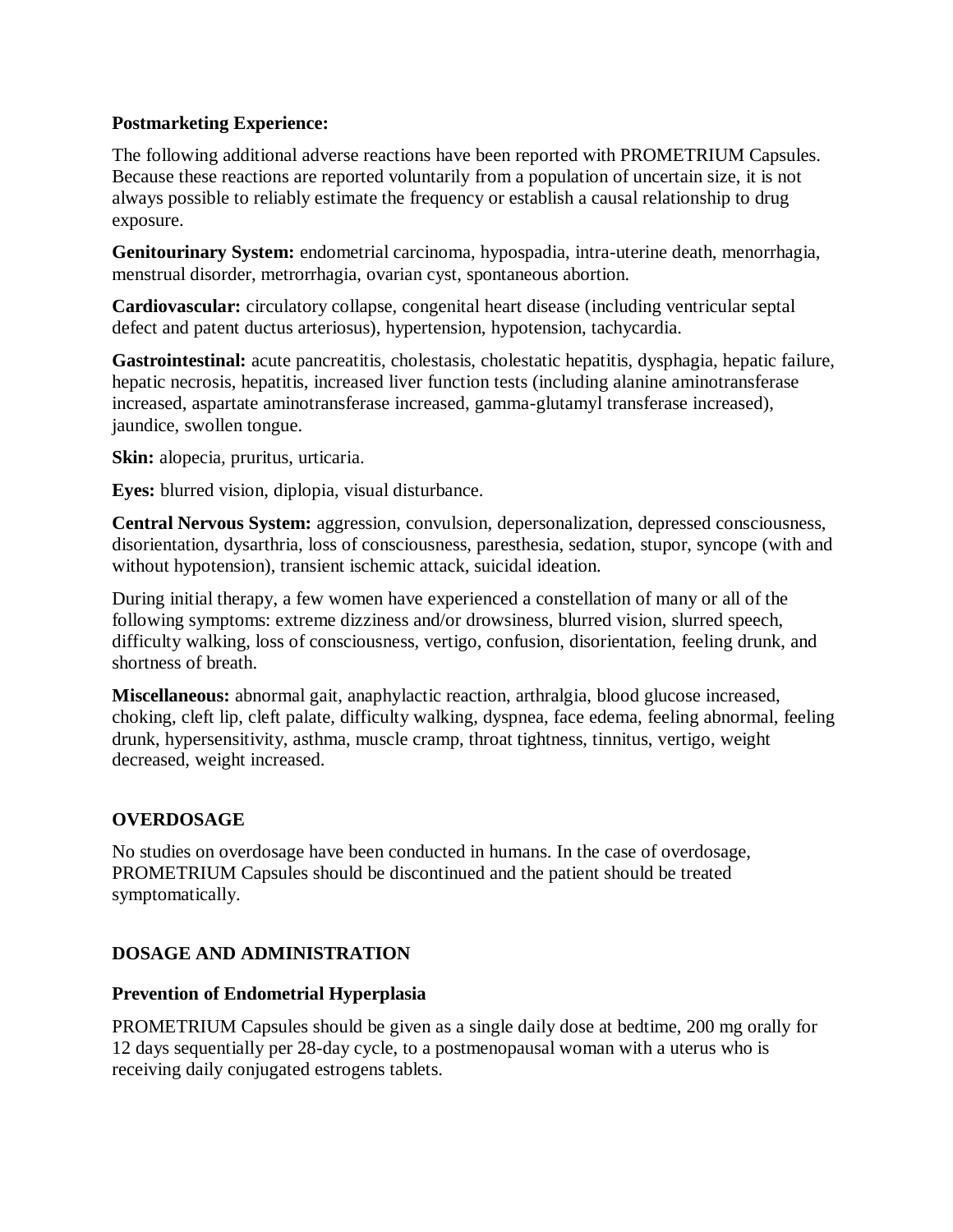#### **Treatment of Secondary Amenorrhea**

PROMETRIUM Capsules may be given as a single daily dose of 400 mg at bedtime for 10 days.

Some women may experience difficulty swallowing PROMETRIUM Capsules. For these women, PROMETRIUM Capsules should be taken with a glass of water while in the standing position.

#### **HOW SUPPLIED**

PROMETRIUM (progesterone, USP) Capsules 100 mg are round, peach-colored capsules branded with black imprint "SV." NDC 0032-1708-01 (Bottle of 100)

PROMETRIUM (progesterone, USP) Capsules 200 mg are oval, pale yellow-colored capsules branded with black imprint "SV2." NDC 0032-1711-01 (Bottle of 100)

**Store at 25°C (77°F); excursions permitted to 15° to 30°C (59° to 86°F) [See USP Controlled Room Temperature].**

**Protect from excessive moisture.**

**Dispense in tight, light-resistant container as defined in USP/NF, accompanied by a Patient Insert.**

**Keep out of reach of children.**

## **Manufactured by:**

Catalent Pharma Solutions St. Petersburg, FL 33716

**Marketed by:**

AbbVie Inc. North Chicago, IL 60064, USA

© AbbVie Inc. 2013

## **PATIENT INFORMATION**

**PROMETRIUM® (progesterone, USP) Capsules 100 mg Capsules 200 mg**

Read this PATIENT INFORMATION before you start taking PROMETRIUM Capsules and read what you get each time you refill your PROMETRIUM Capsules prescription. There may be new information. This information does not take the place of talking to your healthcare provider about your medical condition or your treatment.

## **WHAT IS THE MOST IMPORTANT INFORMATION I SHOULD KNOW ABOUT PROMETRIUM CAPSULES (A Progesterone Hormone)?**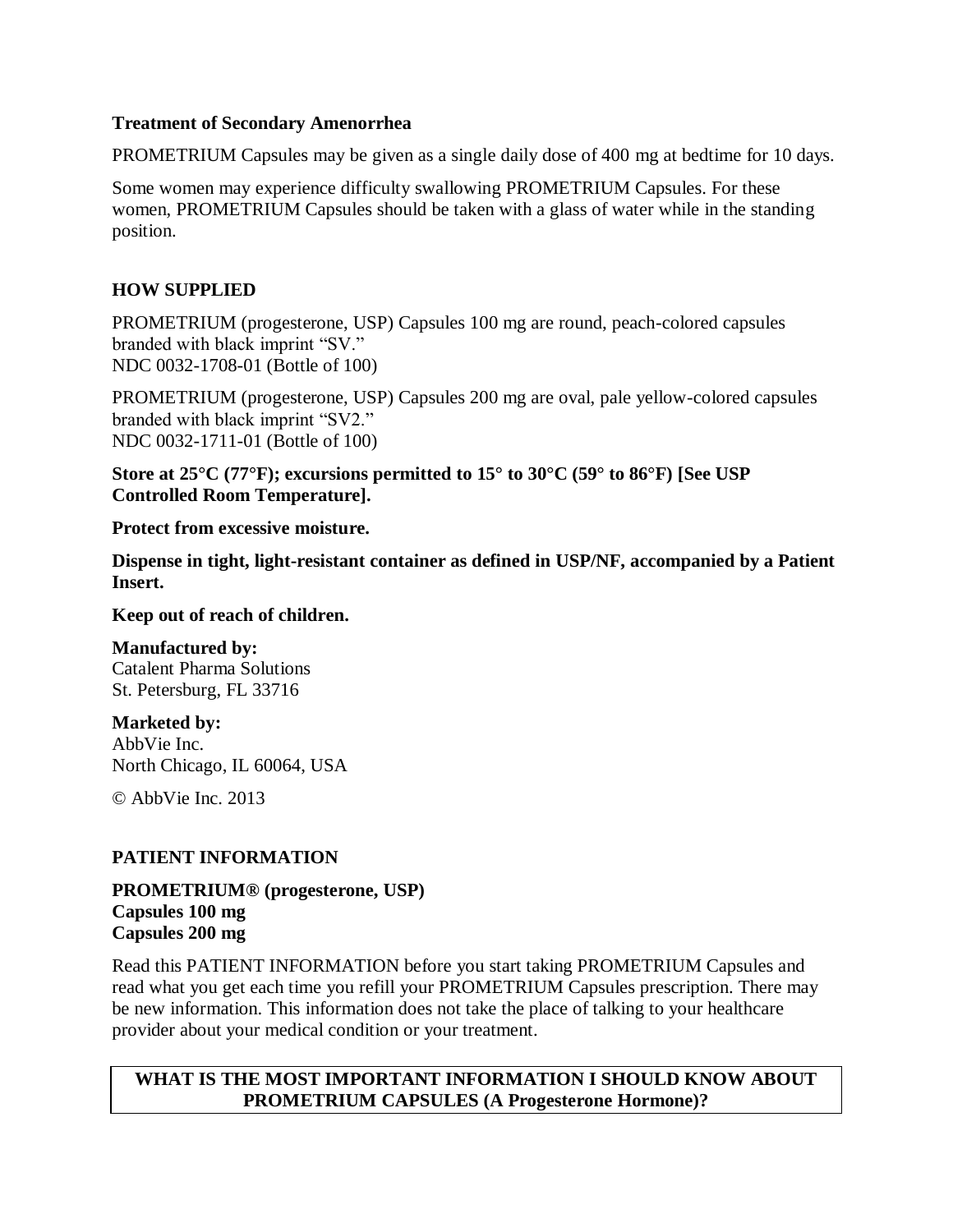- Progestins with estrogens should not be used to prevent heart disease, heart attacks, strokes, or dementia.
- Using progestins with estrogens may increase your chance of getting heart attacks, strokes, breast cancer, and blood clots.
- Using progestins with estrogens may increase your chance of getting dementia, based on a study of women age 65 and older.
- You and your healthcare provider should talk regularly about whether you still need treatment with PROMETRIUM Capsules.

# **THIS PRODUCT CONTAINS PEANUT OIL AND SHOULD NOT BE USED IF YOU ARE ALLERGIC TO PEANUTS.**

## **What is PROMETRIUM Capsules?**

PROMETRIUM Capsules contain the female hormone called progesterone.

## **What is PROMETRIUM Capsules used for?**

#### *Treatment of Menstrual Irregularities*

PROMETRIUM Capsules are used for the treatment of secondary amenorrhea (absence of menstrual periods in women who have previously had a menstrual period) due to a decrease in progesterone. When you do not produce enough progesterone, menstrual irregularities can occur. If your healthcare provider has determined your body does not produce enough progesterone on its own, PROMETRIUM Capsules may be prescribed to provide the progesterone you need.

## *Protection of the Endometrium (Lining of the Uterus)*

PROMETRIUM Capsules are used in combination with estrogen-containing medications in a postmenopausal woman with a uterus (womb). Taking estrogen-alone increases the chance of developing a condition called endometrial hyperplasia that may lead to cancer of the lining of the uterus (womb). The addition of a progestin is generally recommended for a woman with a uterus to reduce the chance of getting cancer of the uterus (womb).

#### **Who should not take PROMETRIUM Capsules?**

Do not start taking PROMETRIUM Capsules if you:

- **Are allergic to peanuts**
- **Have unusual vaginal bleeding**
- **Currently have or have had certain cancers**

Estrogen plus progestin treatment may increase the chance of getting certain types of cancers, including cancer of the breast or uterus. If you have or have had cancer, talk with your healthcare provider about whether you should take PROMETRIUM Capsules.

- **Had a stroke or heart attack**
- **Currently have or have had blood clots**
- **Currently have or have had liver problems**
- **Are allergic to PROMETRIUM Capsules or any of its ingredients** See the list of ingredients in PROMETRIUM Capsules at the end of this leaflet.
- **Think you may be pregnant**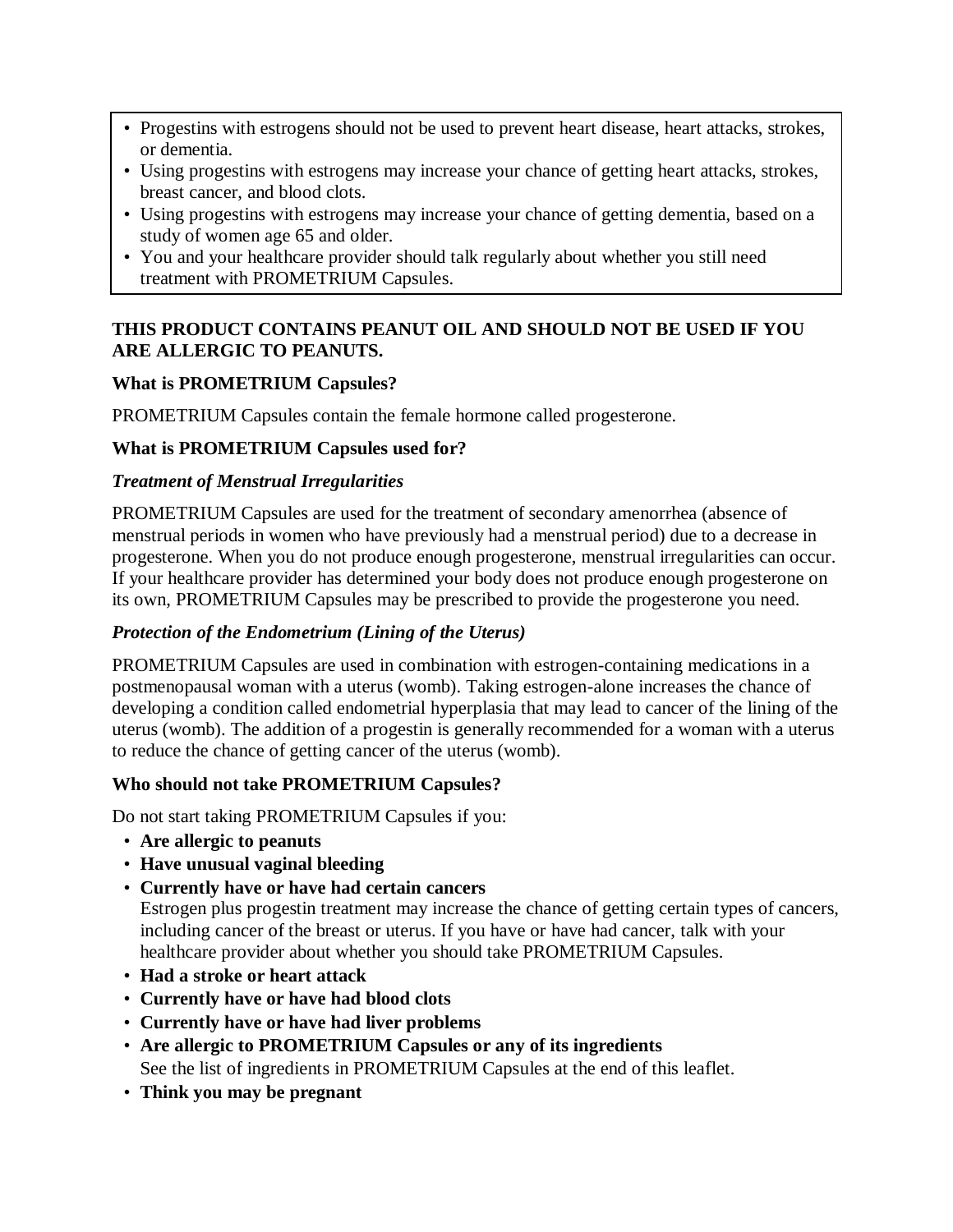## **Tell your healthcare provider:**

- **If you are breastfeeding.** The hormone in PROMETRIUM Capsules can pass into your breast milk.
- **About all of your medical problems.** Your healthcare provider may need to check you more carefully if you have certain conditions, such as asthma (wheezing), epilepsy (seizures), diabetes, migraine, endometriosis, lupus, problems with your heart, liver, thyroid, or kidneys, or have high calcium levels in your blood.
- **About all the medicines you take.** This includes prescription and nonprescription medicines, vitamins, and herbal supplements. Some medicines may affect how PROMETRIUM Capsules work. PROMETRIUM Capsules may also affect how your other medicines work.

# **How should I take PROMETRIUM Capsules?**

- 1.Prevention of Endometrial Hyperplasia: A postmenopausal woman with a uterus who is taking estrogens should take a single daily dose of 200 mg PROMETRIUM Capsules at bedtime for 12 continuous days per 28-day cycle.
- 2.Secondary Amenorrhea: PROMETRIUM Capsules may be given as a single daily dose of 400 mg at bedtime for 10 days.
- 3.**PROMETRIUM Capsules are to be taken at bedtime as some women become very drowsy and/or dizzy after taking PROMETRIUM Capsules. In a few cases, symptoms may include blurred vision, difficulty speaking, difficulty with walking, and feeling abnormal. If you experience these symptoms, discuss them with your healthcare provider right away.**
- 4.If you experience difficulty in swallowing PROMETRIUM Capsules, it is recommended that you take your daily dose at bedtime with a glass of water while in the standing position.

## **What are the possible side effects of PROMETRIUM Capsules?**

Side effects are grouped by how serious they are and how often they happen when you are treated:

## **Serious, but less common side effects include:**

- *Risk to the Fetus:* Cases of cleft palate, cleft lip, hypospadias, ventricular septal defect, patent ductus arteriosus, and other congenital heart defects.
- *Abnormal Blood Clotting:* Stroke, heart attack, pulmonary embolus, visual loss or blindness.

## **Some of the warning signs of serious side effects include:**

- Changes in vision or speech
- Sudden new severe headaches
- Severe pains in your chest or legs with or without shortness of breath, weakness and fatigue
- Dizziness and faintness
- Vomiting

Call your healthcare provider right away if you get any of these warning signs, or any other unusual symptoms that concern you.

## **Less serious, but common side effects include:**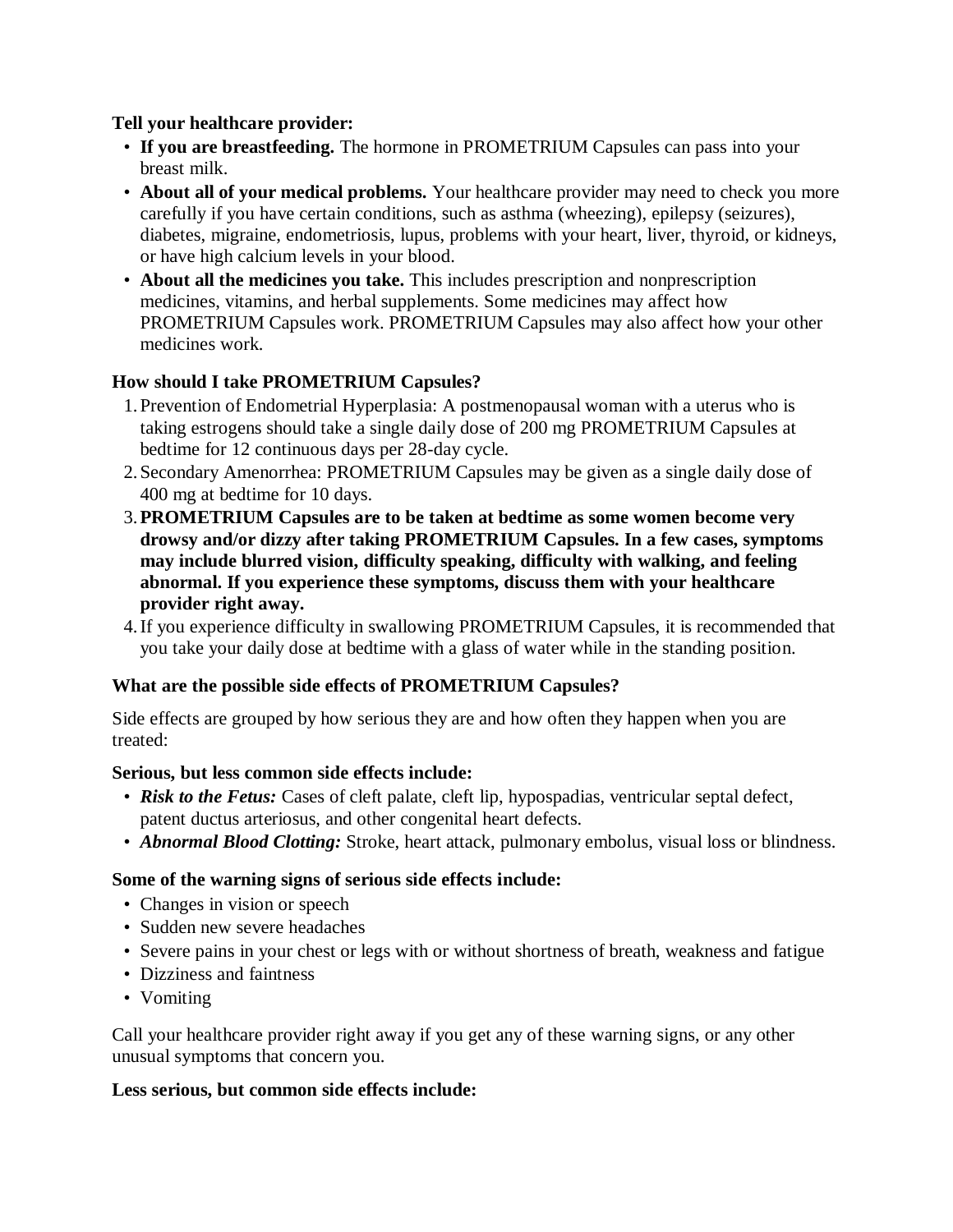- Headaches
- Breast pain
- Irregular vaginal bleeding or spotting
- Stomach or abdominal cramps, bloating
- Nausea and vomiting
- Hair loss
- Fluid retention
- Vaginal yeast infection

These are not all the possible side effects of PROMETRIUM Capsules. For more information, ask your healthcare provider or pharmacist for advice about side effects. You may report side effects to AbbVie Inc. at 1-800-633-9110 or to FDA at 1-800-FDA-1088.

#### **What can I do to lower my chances of getting a serious side effect with PROMETRIUM Capsules?**

- Talk with your healthcare provider regularly about whether you should continue taking PROMETRIUM Capsules.
- See your healthcare provider right away if you get unusual vaginal bleeding while taking PROMETRIUM Capsules.
- Have a pelvic exam, breast exam, and mammogram (breast X-ray) every year unless your healthcare provider tells you something else. If members of your family have had breast cancer or if you have ever had breast lumps or an abnormal mammogram, you may need to have breast exams more often.
- If you have high blood pressure, high cholesterol (fat in the blood), diabetes, are overweight, or if you use tobacco, you may have higher chances for getting heart disease. Ask your healthcare provider for ways to lower your chances for getting heart disease.

## **General information about safe and effective use of PROMETRIUM Capsules**

- Medicines are sometimes prescribed for conditions that are not mentioned in patient information leaflets. Do not take PROMETRIUM Capsules for conditions for which it was not prescribed.
- Your healthcare provider has prescribed this drug for you and you alone. Do not give PROMETRIUM Capsules to other people, even if they have the same symptoms you have. It may harm them.
- PROMETRIUM Capsules should be taken as a single daily dose at bedtime. Some women may experience extreme dizziness and/or drowsiness during initial therapy. In a few cases, symptoms may include blurred vision, difficulty speaking, difficulty with walking, and feeling abnormal. If you experience these symptoms, discuss them with your healthcare provider right away.
- Use caution when driving a motor vehicle or operating machinery as dizziness or drowsiness may occur.

## **Keep PROMETRIUM Capsules out of the reach of children.**

This leaflet provides a summary of the most important information about PROMETRIUM Capsules. If you would like more information, talk with your healthcare provider or pharmacist.